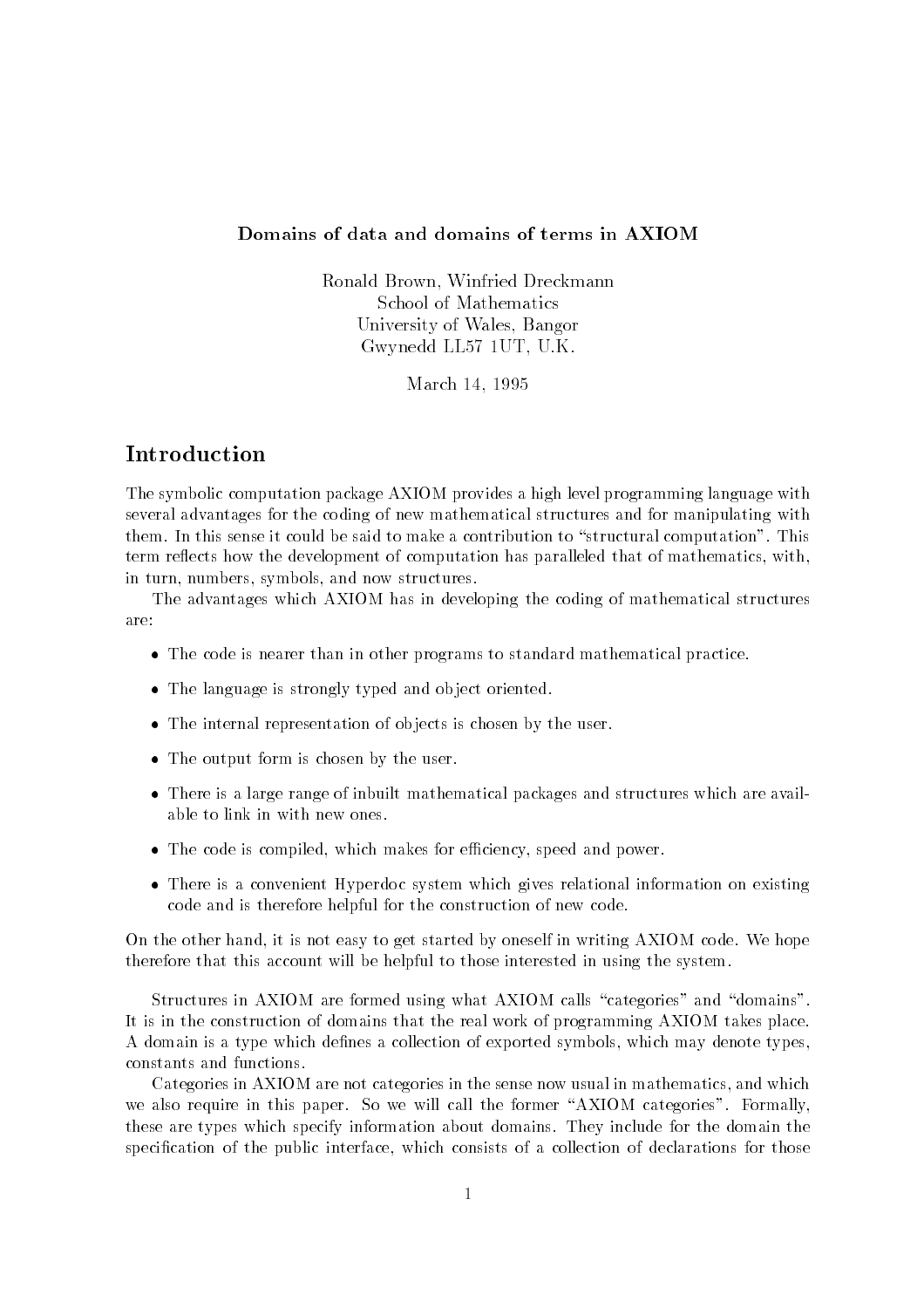operations which may be used by clients of the domain- A domain belongs to an AXIOM category by assertion- For our purpose, an International matrix  $\alpha$  and  $\alpha$  category may be the second collection of signatures which the AXIOM domains asserted to belong to, or have, this category must export-

We shall explain the overall structure of such programs, and illustrate this with our own examples.

The main new concept we wish to illustrate in this paper is a distinction between "domains" of data" and "domains of terms", and its use in the programming of certain mathematical structures- although this distinction is implicit. In much structure programming work that has gone into the construction of AXIOM categories and domains we believe that a formalisation of this is new that standards and conventions are necessary and will be useful in various others contexts- we show this concept may be used for the coding for the coding of the coding the coding of th and groupoids on directed graphs.

The code for handling nite directed graph data 
see A- allows for the input of a nite set of objects, a dimension of arrows and information on the source and the source and target for each arrow-It is important that the export from this code is a domain which has AXIOM category SetCategory- This means that the signatures allowed for the ob jects produced are principally equality-to-construction is the programming for the motor we have to specify when two models directed graph data are equal.

To proceed to the free category and free groupoid on a given nite directed graph G say we need to construct, from the data of  $G$ , an object with signatures of a more complicated kind, namely

object-- arrow-- source- target

These are the signatures belonging to the new AXIOM category DirectedGraphCategory (see ----

This change of view can be seen as moving from a view external to the graph to a view internal to the graph- Alternatively we see the terms of the new ob ject to be precisely the ob jects and arrows of the graph G- It is these terms which are used as the starting point in the construction of free categories and groupoids-

We thus develop another program which turns an ob ject with the data of a nite directed graph to a dominic of terms of the signature method graph which has the signature mentioned and above.

The notion of free groupoid  $F(G)$  on a directed graph G is important for various manipulations of graphs since the elements of F (G) are extended the paths of G-C-C-C-C-C-C-C-C-C-C-C-C-C-C-C-Ctinction between domains of data and terms is necessary because we wish to construct the free category and the free groupoid on any domain (of terms) which has AXIOM category DirectedGraphCategory, where the "terms" in the domain may or may not come from a "domain of data-of the data-distribution is in the procedure is first directed any group and in particular and in the free groupoid is of AXIOM category DirectedGraphCategory and so the FreeGroupoid construction can be applied to that, and so on.

The implementation of the free category on a directed graph is expected to be useful because its terms are what is needed for the basic compositions of category theory- In any case, it is a basic construction in mathematics, generalising the free monoid on a set.

### Acknowledgements

We are very grateful to Larry Lambe for the explanations and examples in his publications and for much encouragement time and help in a number of visits to Bangor- We would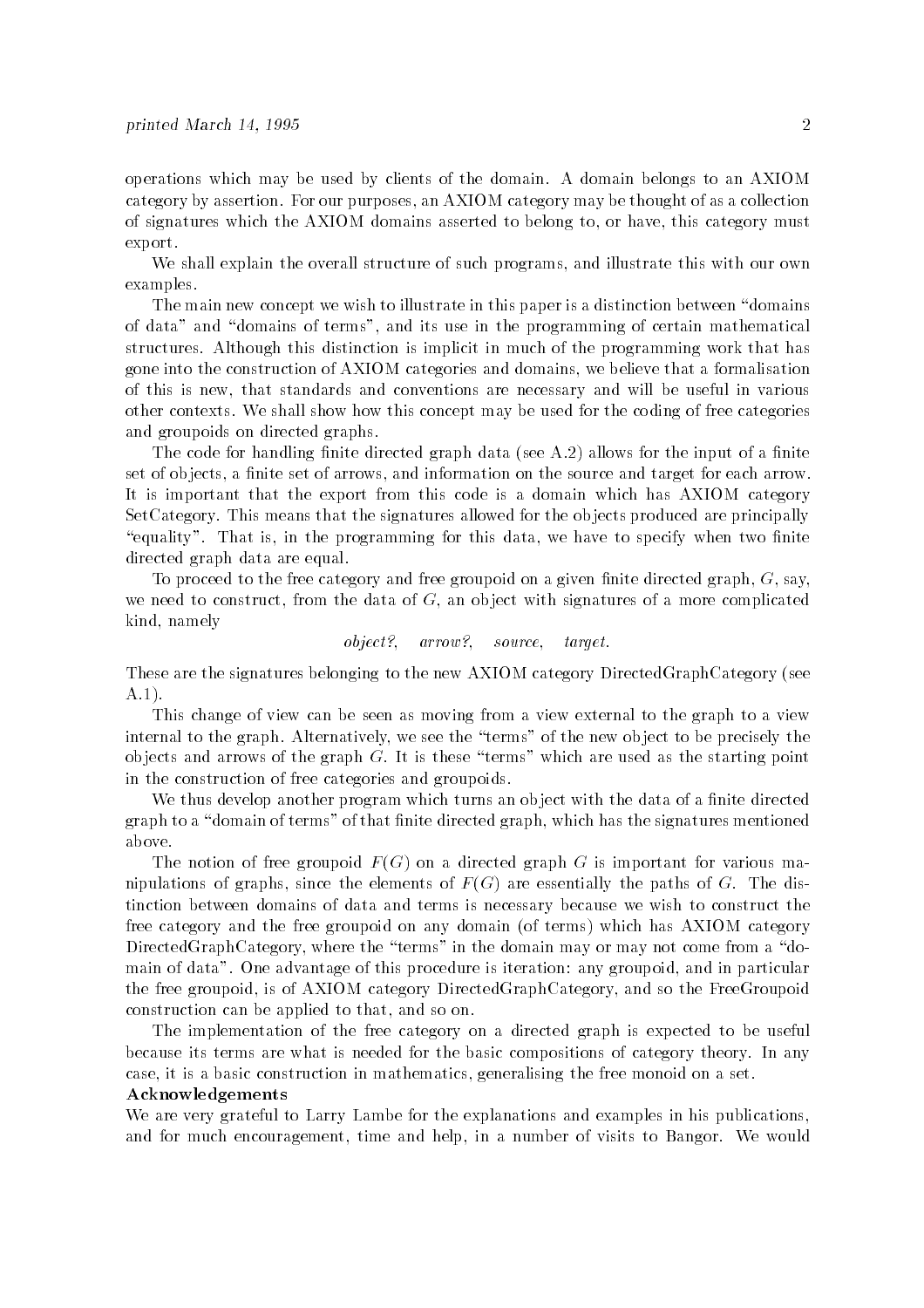also like to thank: the other members of the Bangor team, including, Andy Tonks, who rst exploited AXIOM at Bangor and more recently Tim Porter Chris Wensley and A-Razak Salleh for continuous help and discussions; Themos Tsikas at NAG for help; and Prof J H Davenport for allowing remote use of the AXIOM system at Bath- The equipment and software for this work on  $AXIOM$  is supported by an EPSRC grant  $GR/J$  63552 "Non abelian homological algebra- Winfried Dreckmann is grateful to a University of Wales Fellowship funded by the Validation Board for support for his work-

#### $\mathbf{1}$ What the programs do

### ccat.as: Some new AXIOM categories

This le de nes the new AXIOM categories that are used in hierarchical order

- DirectedGraphCategory
- Reference Directed Graph Category (Category )
- . Catcategory
- Group of the Category of the Category of the Category of the Category of the Category of the Category of the C

For each of the operations which define  $\mathbf{f}$  and  $\mathbf{f}$ ob jects of this type- Some of these signatures are basic and some are deduced- For example CatCategory allows for a composition of a list of arrows which is deduced in the standard way from the composition of two arrows.

#### 1.2 fdirgdata.as: The domain of data FiniteDirectedGraphData $(O,A)$

 $\mathbf{M}$  is dominant data-domain of  $\mathbf{M}$  is dominant data-domain of  $\mathbf{M}$  is dominant data-domain data-domain data-domain data-domain data-domain data-domain data-domain data-domain data-domain data-domain data-dom domain is a special type which comes with its own operations i- e- an ob ject in the sense of ob ject oriented programming- was demonstrated as and domain is actually a social company described constructor that is a domain depending on parameters to be specific to be specific to be specific In this case there are two parameters, the type of the objects and the type of the arrows. AXIOM will construct the corresponding domain at runtime and then it is the turn of the user again to construct speci c data ob jects and bring them into action by means of the operations exported by the new domain-

Here is some AXIOM printout illustrating this

```
-
 FDGD  FiniteDirectedGraphDataIntegerSymbol
```

```
(1)FiniteDirectedGraphData(Integer,Symbol)
```
Type: Domain

was and the communication of the communication of the communication of the communication of the communication of the communication of the communication of the communication of the communication of the communication of the a-  b  c- dFDGD

 - abc a-  b  c- d Type: FiniteDirectedGraphData(Integer, Symbol)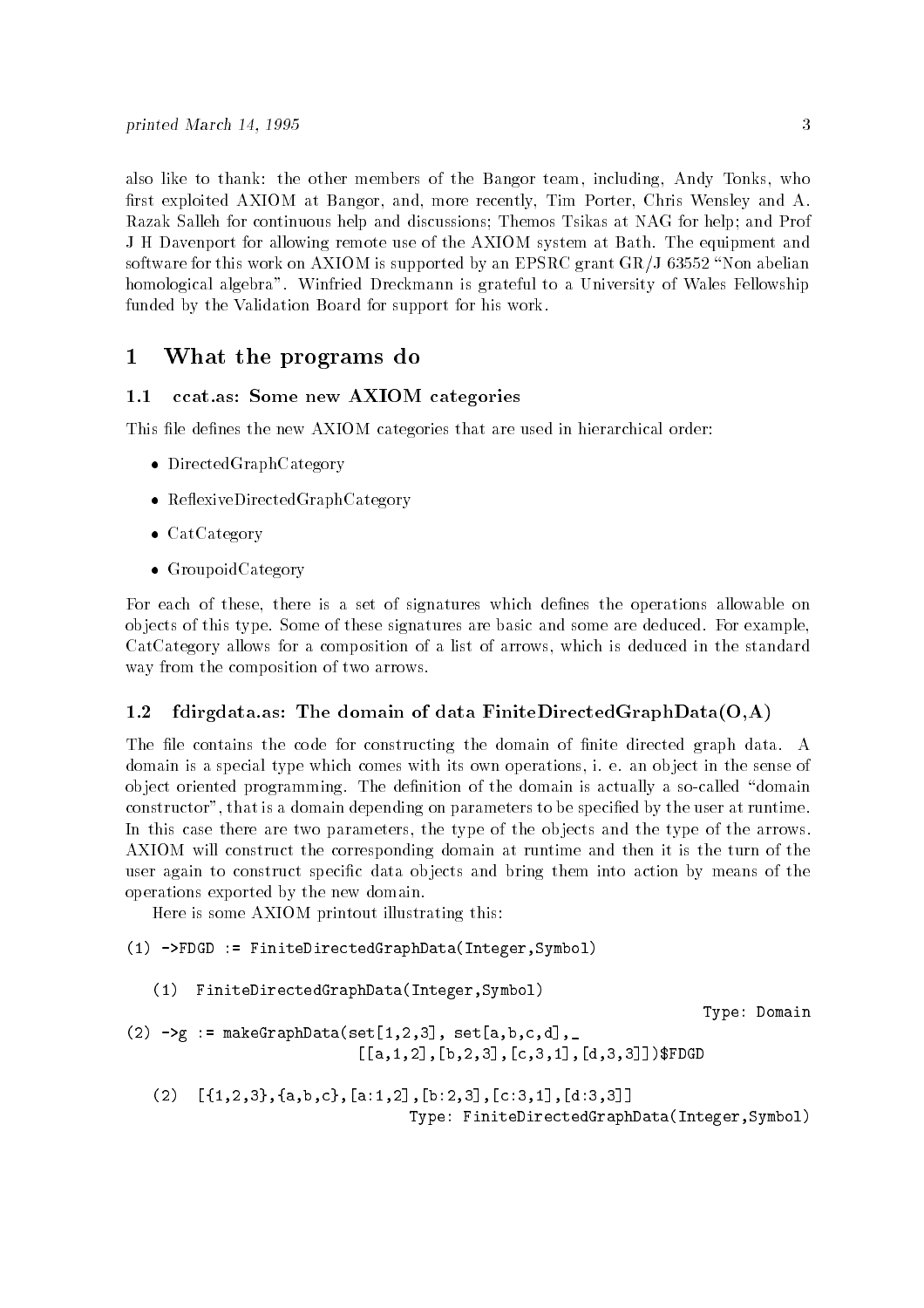$(3)$  ->setOfObjects $(g)$ 

 $(3)$  $\{1, 2, 3\}$ 

Type: Set Integer

The chosen types for ob jects and arrows are Integer and Symbol respectively- AXIOM constructs FDGD and the user produces g by calling makeGraphData from FDGD- Note how AXIOM keeps the user informed about types- The output form in 
 for example the notation a is determined by the user in setting up the domain resp- domain constructor

#### 1.3 fdirg.as: The domain of terms FiniteDirectedGraph $(O,A,g)$

This domain constructor depends on three parameters, a type  $O$  for objects, a type  $A$  for arrows and and provide type FiniteDirected Computer and provide Medicine Graph Graph Graph Graph Graph rectedGraph $(O, A, g)$  which is constructed out of O, A, and g, is a domain of terms, of AXIOM category DirectedGraphCategory- This means that if something has type G then we can appe, it to its operations of procedure and target-the component were the source we can be a determine if they are composed to the composed of the second they are composed to the composed of the composed of the composed of the composed of the composed of the composed of the composed of the composed of the composed

```
(4) ->G := FiniteDirectedGraph(Integer, Symbol, g)
    (4)FiniteDirectedGraphIntegerSymbol
BRACEAGGLST-
	BRACEAGGLSTabcBRACKETCO
   ncata barang di barang di barang di barang di barang di barang di barang di barang di barang di barang di bara
                                                                                           Type: Domain
(5) ->aO := makeArrow(a)$G
    (5)a-maria de la contradición de la contradición de la contradición de la contradición de la contradición de la c
Type FiniteDirectedGraphIntegerSymbols - \mathbf{B}b career concatenation and a series of the concentration of the concentration of the concentration of the concentration of the concentration of the concentration of the concentration of the concentration of the concentrati
  -
BRACKETCONCAT d    
(6) ->source(a0)(6)\overline{\phantom{0}} 1
     -
Type FiniteDirectedGraphIntegerSymbols - \mathbf{B}
```

```
Here the printout of the previous section is continued-
 Note that the output 
 contains an
internal one line description of the output form of the domain of data FiniteDirectedGraph
```
 $\alpha$  , a define the concatence of  $\alpha$  , and  $\beta$  are defined as a set of  $\alpha$  . In the conceptual conceptual conceptual conceptual conceptual conceptual conceptual conceptual conceptual conceptual conceptual conceptual c

### freec.as: The domain of terms  $FreeCategory(G)$

-BRACKETCONCAT d 

 $Data(O, A)$ .

The parameter of this domain constructor may be any domain G of AXIOM category Direct edgraphs the free category of the free category on the free category on the terms of the terms of the terms of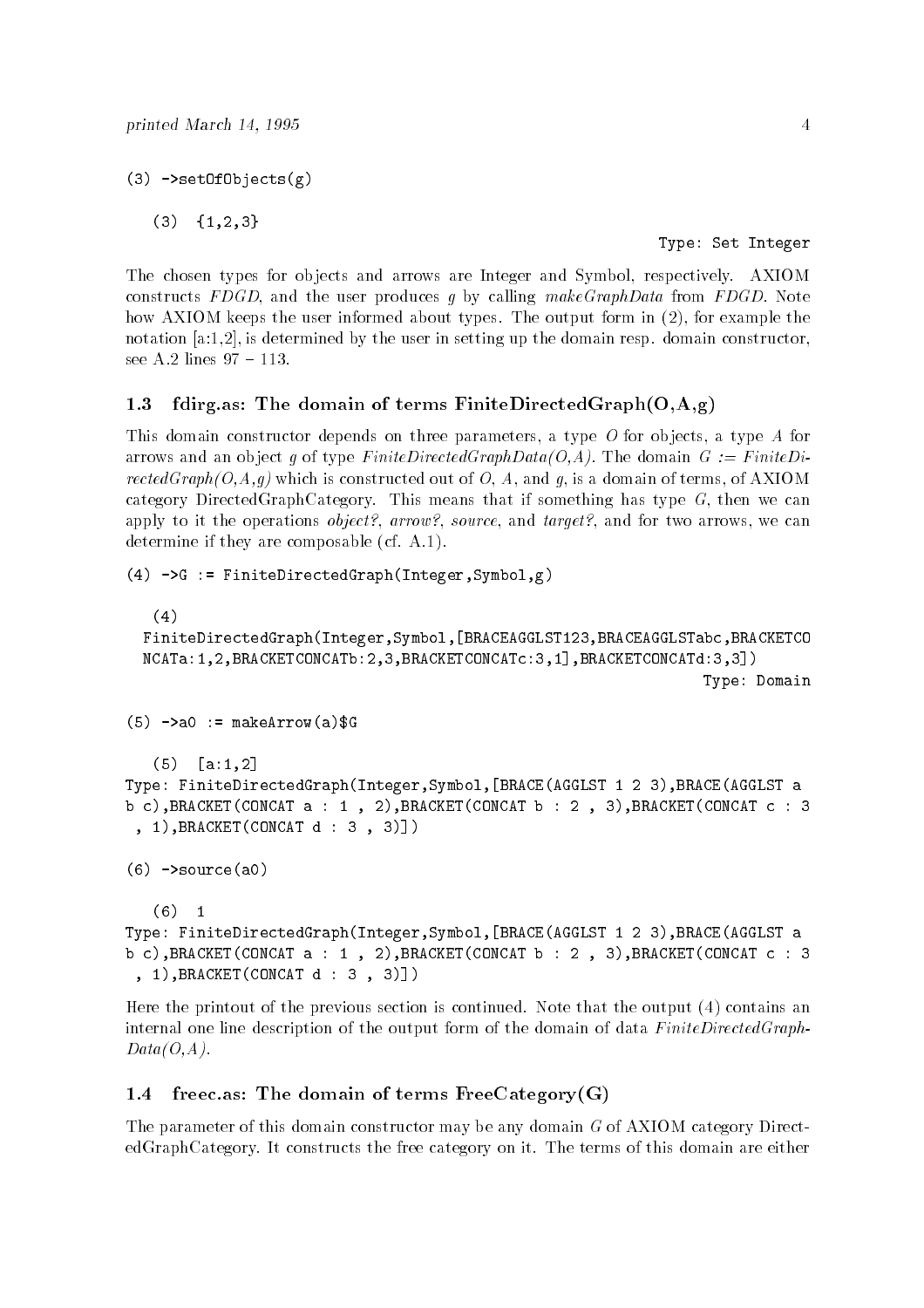the terms of G which satisfy object-satisfy object-satisfy object-satisfy object-satisfy  $\mathcal{L}$ for a description of reduced words).

One way of getting to a domain of AXIOM category DirectedGraphCategory is to start with an object g of type FiniteDirectedGraphData( $O$ , A) and to turn it into the domain of terms G FiniteDirected above  $\{r, r, s\}$  , we can form the form the form the form the form the form category  $FreeCategory(FiniteDirectedGraph(O,A,q))$  and perform computations in the free category as follows

 $(7)$  -> F := FreeCategory(G)

```
(7)
```
FreeCategory FiniteDirectedGraphIntegerSymbol BRACEAGGLST- BRACEAGGLST abca-bracketconcatettu istoricum and the proposition of the proposition of the proposition of the proposition  $:3,3]$ )

Type: Domain

```
\blacksquare . The following the following the following the following the following the following the following the following the following the following the following the following the following the following the following th
```

```
 

a-
```

```
Type FreeCategory FiniteDirectedGraphIntegerSymbol
BRACEAGGLST -
 	 BR
ACEAGGLST a b cBRACKETCONCAT a  -
  	BRACKETCONCAT b  	  BRACKET
CONCAT c    -
BRACKETCONCAT d
```
From now on the type information will be omitted unless a new type occurs-

```
\mathcal{L} , and \mathcal{L} are the function of \mathcal{L} , and \mathcal{L} arrows the function of \mathcal{L}
```
 $\lambda = -$  , and  $\lambda = -$  . The contract of  $\lambda = 0$ 

 $\mathbf{1}$  and  $\mathbf{1}$  and  $\mathbf{1}$  and  $\mathbf{1}$  and  $\mathbf{1}$  and  $\mathbf{1}$  and  $\mathbf{1}$  and  $\mathbf{1}$  and  $\mathbf{1}$  and  $\mathbf{1}$  and  $\mathbf{1}$  and  $\mathbf{1}$  and  $\mathbf{1}$  and  $\mathbf{1}$  and  $\mathbf{1}$  and  $\mathbf{1}$  and  $\mathbf{1}$  and

d

- abd a- b- d-

```
(9)\bullet below the set of the set of the set of the set of the set of the set of the set of the set of the set of the set of the set of the set of the set of the set of the set of the set of the set of the set of the set of t
```

```
\blacksquare
```
- a-  b 

```
-
-
 composableb-
a-
```
\_\_\_\_\_\_\_\_\_\_\_\_\_

```
(11) false
-
   false
```
-

 $(12)$ 

----

Type: Boolean

 $\overline{5}$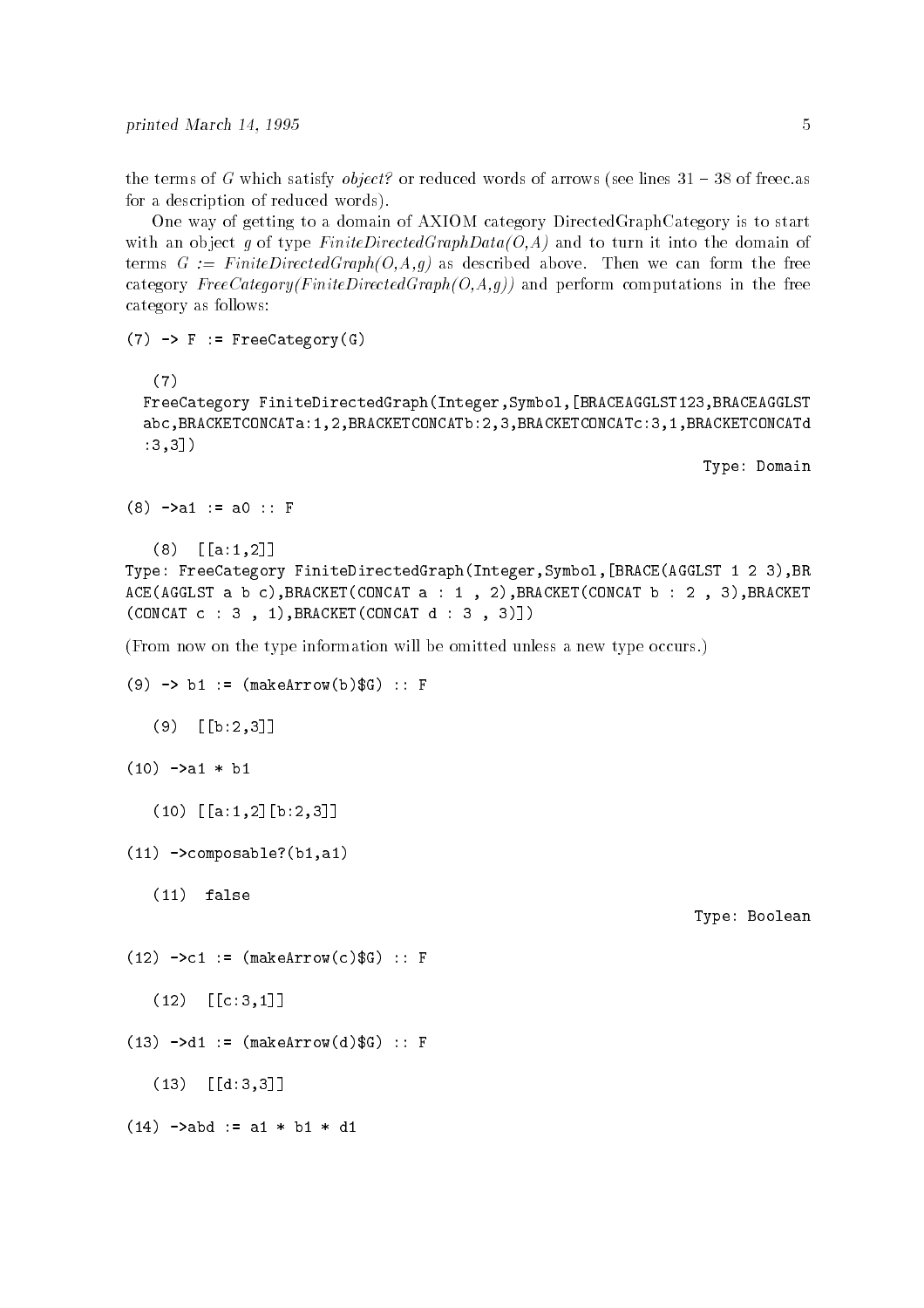a-  b  d - dddd d- d- d- d- $\overline{4}$  $(15)$  d  -c-abdd-c-abdd-c-abdd-c-abdd-c-abdd-c-abdd-c-abdd-c-abdd-c-abdd-c-abdd-c-abdd-c-abdd-c-abdd-c-abdd-c-abdd-c-abdd-c-abdd-c-abdd-c-abdd-c-abdd-c-abdd-c-abdd-c-abdd-c-abdd-c-abdd-c-abdd-c-abdd-c-abdd-c-abdd-c-abdd-c-abdd-c-ab 6  $\mathcal{L}$  $(16)$ a-  b  d c- a-  b  d 

Note that words in the free category are always surrounded by square brackets- The reason for this will appear in the next section.

#### 1.5 freegpd.as: The domain of terms FreeGroupoid $(G)$

This domain constructor acts on a domain of AXIOM category DirectedGraphCategory in the same way as FreeCategoryG does but this time produces the free groupoid onG- The le freegpd-as is very similar to freec-as although this time a more sophisticated algorithm is neede to reduce words-to-representation of the only diependent of terms is that negative in the representation exponents are allowed now- Doing constructions in the same way as in the previous section we this time get free groupoids

```
-
 FG  FreeGroupoidG
```

```
-
```
FreeGroupoid FiniteDirectedGraphIntegerSymbol BRACEAGGLST- BRACEAGGLST abca-bracketconcatettu istoricum and the proposition of the proposition of the proposition of the proposition  $:3,3]$ )

Type: Domain

```
-
 ag-
  a  FG
```

```
----

a-
```
Type FreeGroupoid FiniteDirectedGraphIntegerSymbols -  $\mathbf{B}$ ACEAGGLST a b cBRACKETCONCAT a - BRACKETCONCAT b BRACKET  $\blacksquare$ 

-bearrow-beam and the second second second second second second second second second second second second second second second second second second second second second second second second second second second second seco

 $(19)$ b 

 $\mathbf{r}$  and  $\mathbf{r}$  and  $\mathbf{r}$  and  $\mathbf{r}$  and  $\mathbf{r}$  and  $\mathbf{r}$  and  $\mathbf{r}$  and  $\mathbf{r}$  and  $\mathbf{r}$  and  $\mathbf{r}$  and  $\mathbf{r}$  and  $\mathbf{r}$  and  $\mathbf{r}$  and  $\mathbf{r}$  and  $\mathbf{r}$  and  $\mathbf{r}$  and  $\mathbf{r}$  and

 $(20)$ b 

 - u comp ag-bg-cg-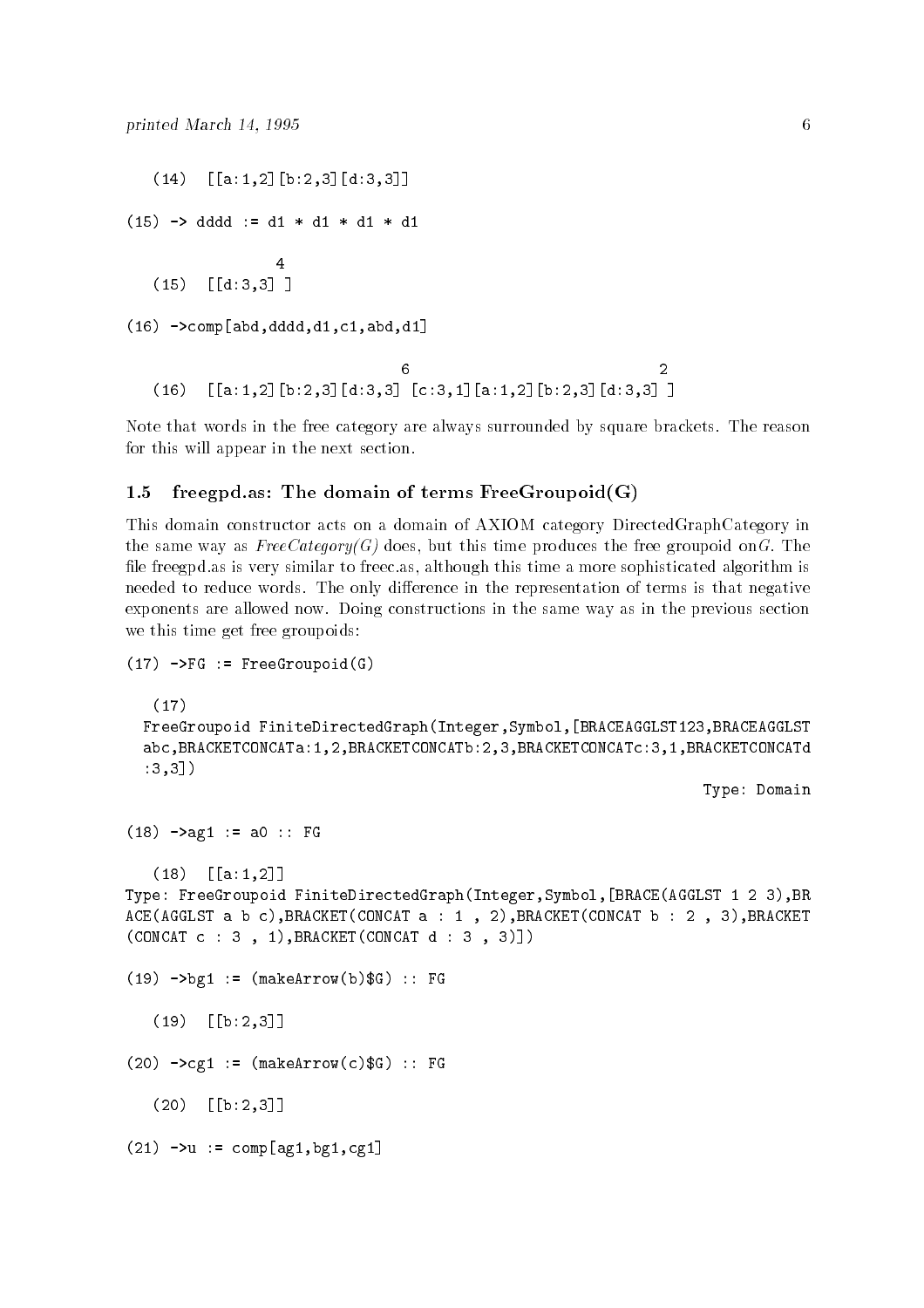```
	-

a-
	
b	
c-

(22) \rightarrow inv(u)-1-1		 

c-
 
b	 
a-
	 
(23) ->u * inv(u)
  (23) 1
        \mathbf{1}
```
Now there is a surprise- The types FreeCategoryG and FreeGroupoidG have AXIOM category DirectedGraphCategory 
because the set of signatures of DirectedGraphCategory is a subset of the set of signatures of both CatCategory and GroupoidCategory- So the construction can be interested-with interested-with interested-with interested-with interested-with interested-

```
(24) ->FG2 := FreeGroupoid(FG)
   (24)FreeGroupoid FreeGroupoid FiniteDirectedGraphIntegerSymbol
BRACEAGGLST-

  BRACEAGGLSTabcBRACKETCONCATa-
	BRACKETCONCATb	BRACKETCONCATc-
B
  RACKETCONCATd:3,3])
                                                                              Type: Domain
again again agus an t-aise agus an t-aise agus an t-aise agus agus an t-aise agus an t-aise agus an t-aise agus an t-aise agus an t-aise agus an t-aise agus an t-aise agus an t-aise agus an t-aise agus an t-aise agus an t
   (25)

a-
	
Type FreeGroupoid FreeGroupoid FiniteDirectedGraphIntegerSymbol
BRACEAGG
LST -
 	 BRACEAGGLST a b cBRACKETCONCAT a  -
  	BRACKETCONCAT b  	
  BRACKETCONCAT c    -
BRACKETCONCAT d    
(26) ->(u : FG2) * (inv(u) : FG2)-1-1-1(26)

a-
	
b	
c-


c-
 
b	 
a-
	 
(27) ->(u : FG2) * inv(u : FG2)(27)\overline{1}\overline{1}
```
We now see the reason for the brackets round a word in the free constructions, since they enable one to distinguish between various levels-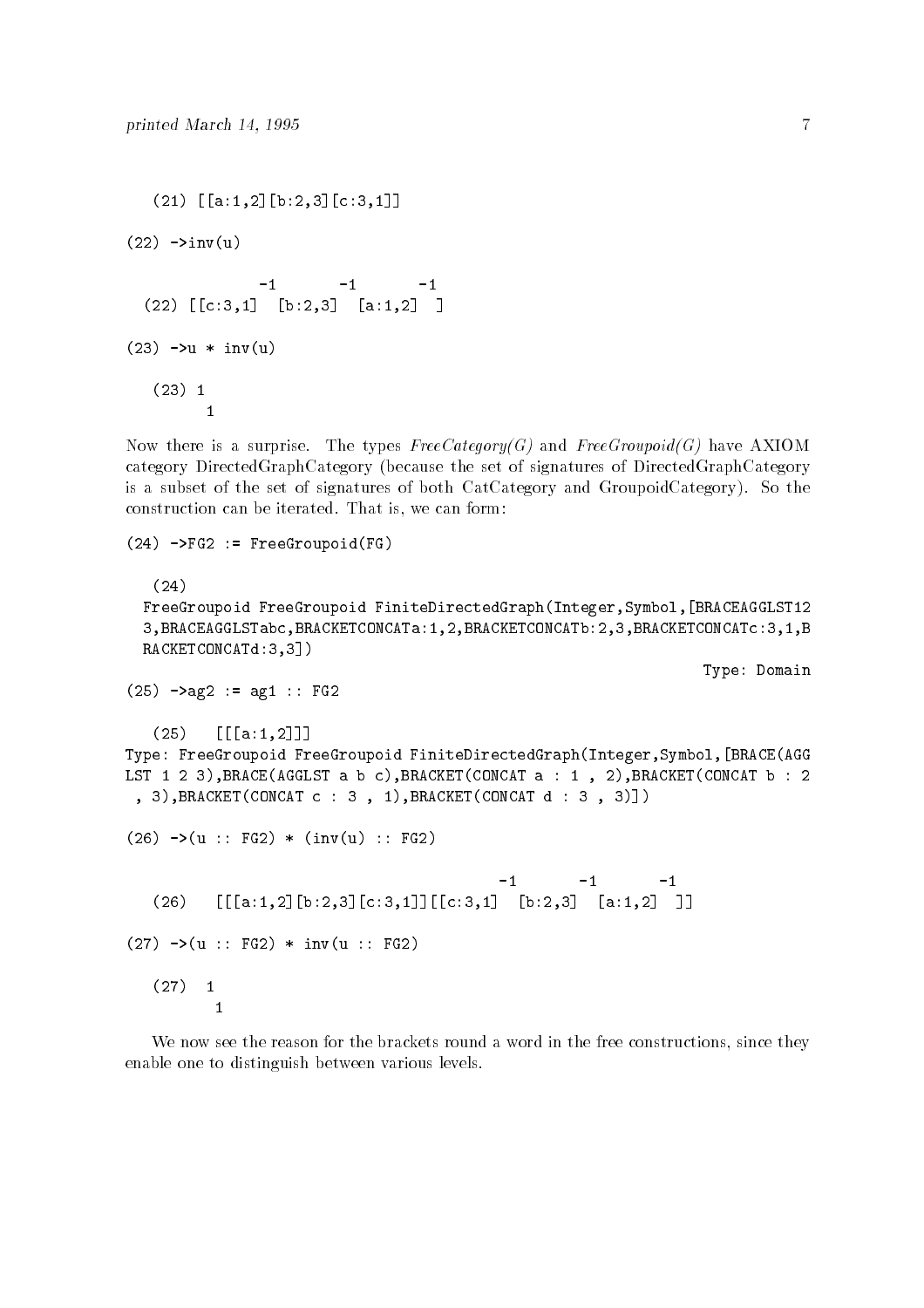# 2 The structure of the definitions of AXIOM categories and domains

The three levels of ob jects domains categories are fundamental to AXIOM- For a detailed account see - Further explanations and examples are given in - The following remarks are meant as a guide through the code listed in the appendix-

A domain is a programming environment with a collection of exported constants which can be typical cannot at things-things-things-things-things-things-things-type (which for function  $\alpha$ collection of related operations- Other typical features are parameters 
already discussed in sections and internal representations the output form and the internal representation and the output form which for user controled output- A convenient but not the only way of writing the code for a domain is the following

```
Kdomain name> (parameters) : Exports == Implementation where

   Exports ==> <category> with { ... }
   Implementation ==> <parent domain> add { ...}
\mathcal{F}
```
Here Exports and Implementation are names of two macros which are de ned in the immediately following wherepart- The names Exports and Implementation dont matter they are immediately replaced in the process of compilation by their macro expansions- This form is convenient because the Exports and Implementation parts can become very large and complication was made and part is a type declaration actually the declaration of an Axiom category  $-\omega$  while the Implementation part contains the code needed for the exported operations-

AXIOM categories form an hierarchy- This is compatible with the inclusion of their col lections of signatures, but the actual relationship of the categories is determined by assertion. Our hierarchy 
see A- is DirectedGraphCategory ReexiveDirectedGraphCategory Cat Category GroupoidCategory- AXIOM categories are also designed to include assumptions about the operations.

A domain asserted to belong to one of these categories must export the operations declared in the category and these operations must satisfy the assumptions speci ed in the category-The domain will usually have more operations than those of the category- For example the domain FiniteDirectedGraph 
see A- which belongs to DirectedGraphCategory has four additional operations (see lines 17-21).

The code in A- A- is all written in the way indicated above- The with and addforms reect the hierarchical nature of the whole AXIOM systems are  $\alpha$  and  $\alpha$  are usually defined as extensions of existing categories and the Implementation part can make use of existing code in a "parent domain".

a typical Exports part is given by lines in the standard stategory is one of the standard complete AXIOM categories containing signatures for equality and output form- But this doesnt mean that FiniteDirectedGraphDataOA has AXIOM category SetCategory SetCategory SetCategory SetCategory SetCategory SetCategory SetCategory SetCategory SetCategory SetCategory SetCategory SetCategory SetCategory SetCategor means that the domain has any AXIOM category given by any subset of the signatures in  $SetCategory$  and in the with-part.

Our code has no examples of partner domains- in the code in the Implementation part part wants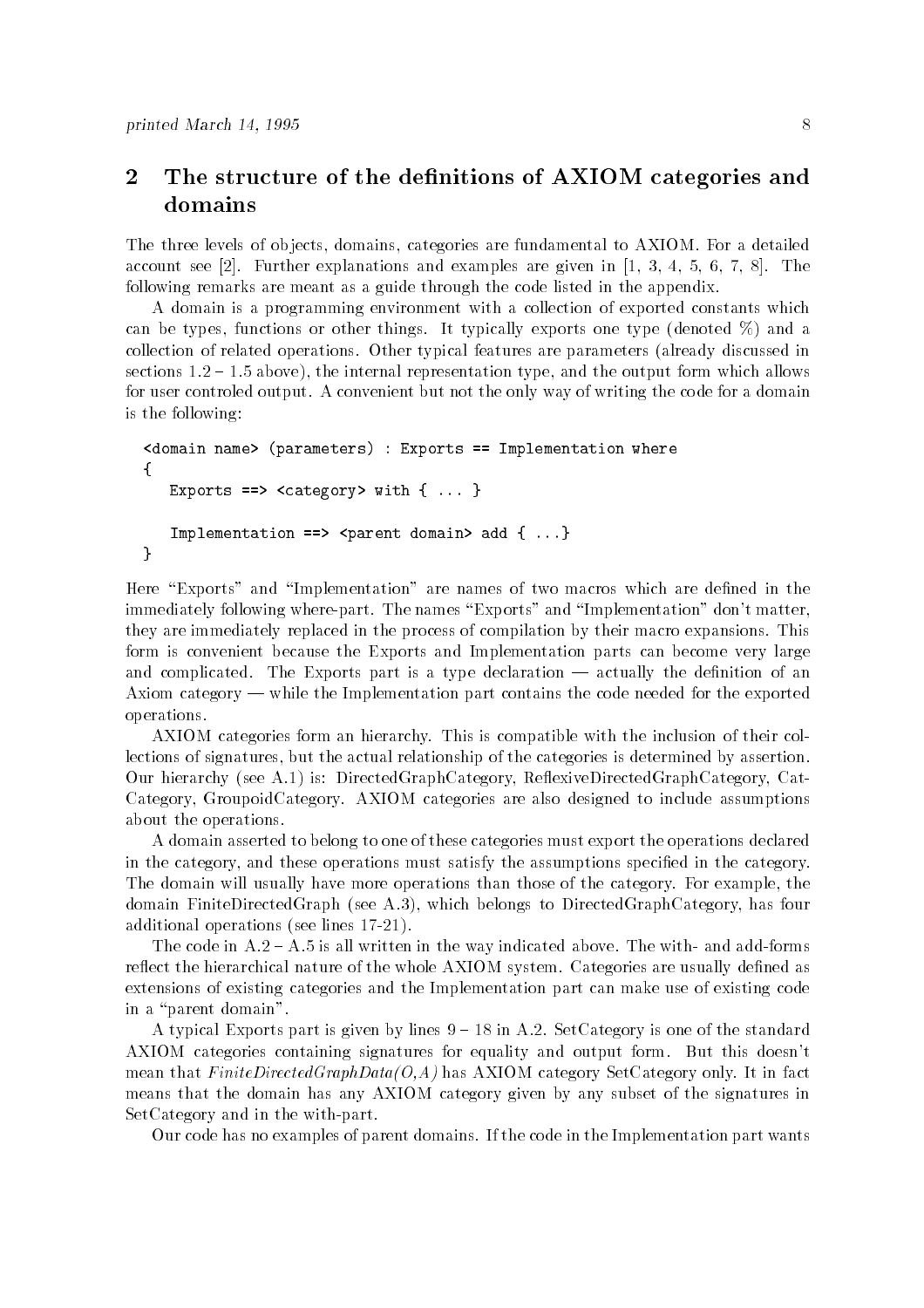to make use of other AXIOM domains, the exports of these domains have to be imported. An easy way of doing this is via explicit imports as in lines  $22 - 29$ .

Line contains the de nition of the internal representation of the data as a macro- The name "Rep" of the macro matters because it is used by other macros including "rep" and per which form the bridge between internal representation and personal representation  $\mathcal{L}_{\mathcal{P}}$ environment so typically controlled access is provided by exported operations- These are the operations setOfObjects, setOfArrows, source and target in this example.

Typically, there are also operations for constructing instances of the domain, for example, in this case the operation makeGraphData see lines and - The function checkAn chorlist in lines is an example of an internal function which is not which is not exported. Besides these functions there has to be code which corresponds to the signatures in SetCategory- The code for equality is in lines  $35 - 37$ , and the code for the operation which coerces to the output form is listed in lines  $97 - 113$ .

The new AXIOM categories in A- which all extend SetCategory give a good impression of the nature of the AXIOM hierachy of categories- One should mention here the possibility of default de nitions for the signatures of the category- A default de nition is code related to a signature which AXIOM uses if there is no code in a given domain for the signuture- An example is the default part for composable-the-main for the distribution of the component in the compo

# A The AXIOM files

The following code is written in the new programming language "AXIOM-XL, the AXIOM Extension Language which is part of the new release AXIOM --

#### $\mathbf{A.1}$ Axiom category definitions: ccat.as

```
4 define DirectedGraphCategory: Category == SetCategory with
 5 {
 6 object? : \% -> Boolean;
 \overline{7}\therefore % -> Boolean;
          arrow?
                           : \% -> \%;
 8
          source
 9 target : \% \rightarrow \%;
          composable? : (\lambda, \lambda) -> Boolean;
1213
          default composable?(x:\mathcal{Y}, y:\mathcal{Y}): Boolean ==
-
 the contract of the contract of the contract of the contract of the contract of the contract of the contract of
                           (\arrow? x) and (\arrow? y) \Rightarrow \text{target}(x) = \text{source}(y);
15
16
                           error "arrows required";
-

-
```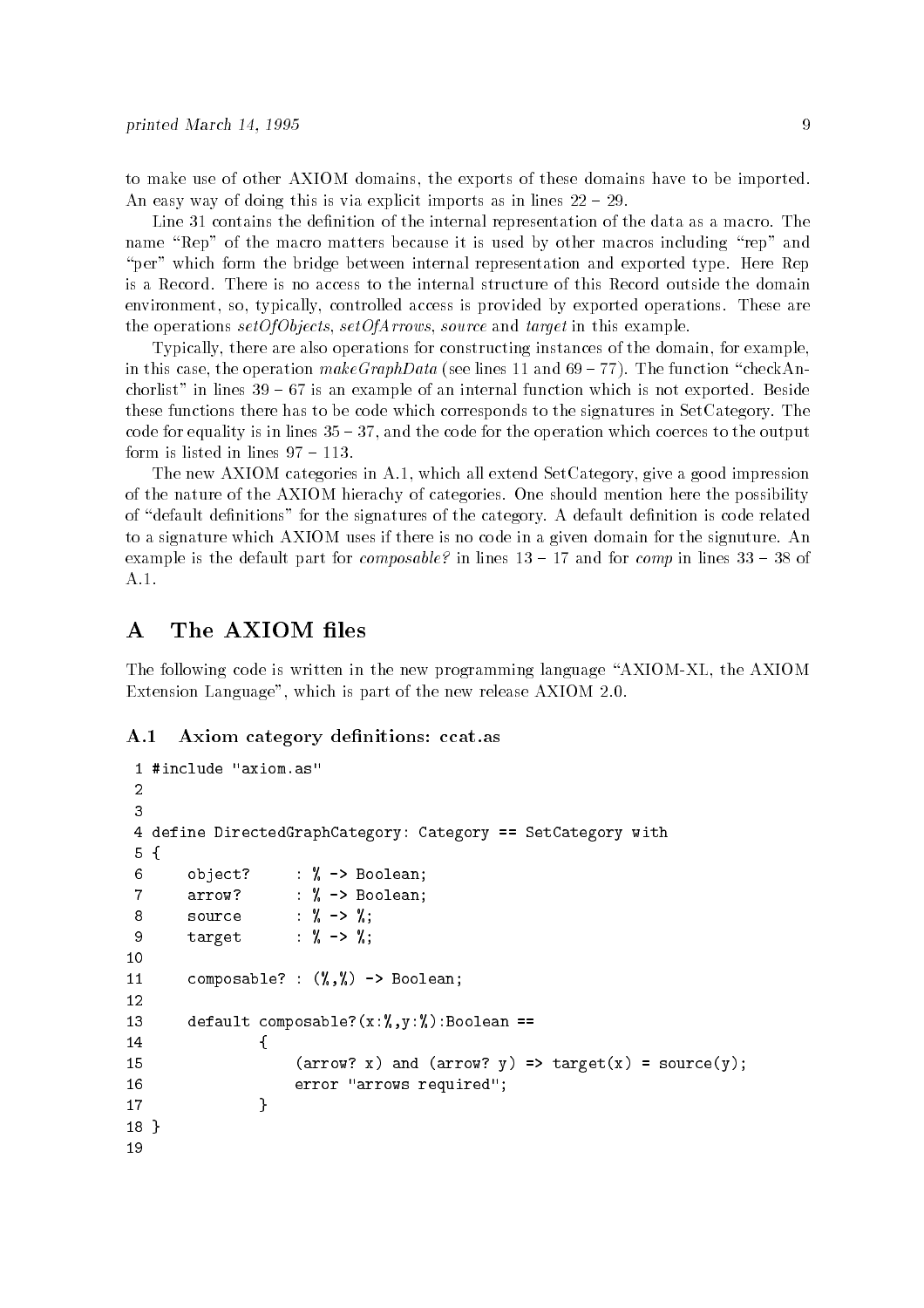```
20
	-
 define ReflexiveDirectedGraphCategory Category  DirectedGraphCategory
      with

23 identity? : % \rightarrow Boolean;
24 identity : \% \rightarrow \%;
25 }

26
27
28 define CatCategory: Category == ReflexiveDirectedGraphCategory with
29 \text{ f}30
                \therefore (\% , \%) -> %;
           \star31
           comp : List(\%) \rightarrow \%;
32
33
           default comp(u:List(%)): % ==the contract of the contract of the contract of the contract of the contract of the contract of the contract of
35 empty? u => error "Argument must be a non-empty list.";
36 empty? \text{rest}(u) \Rightarrow \text{first}(u);37 first(u) * comp(rest(u));\blacksquare . The contract of the contract of the contract of the contract of the contract of the contract of the contract of the contract of the contract of the contract of the contract of the contract of the contract of the 
39}
40
4142 define GroupoidCategory: Category == CatCategory with
43 \text{ } f44 inv : \% \rightarrow \%;
45}
```
# A.2 Finite directed graph data: fdirgdata.as

```
3 FiniteDirectedGraphData(0:SetCategory, A:SetCategory): Exports == Imple
      mentation where
 4fand the contract of the contract of the contract of the contract of the contract of the contract of the contract of the contract of the contract of the contract of the contract of the contract of the contract of the contra
         KST == Record(key: A, src: 0, tgt: 0);
 5<sup>1</sup>\epsilonKO ==> Record(key: A, ob: 0);7 OF ==> OutputForm;
 8
 9 Exports ==> SetCategory with
-
  and the contract of the contract of the contract of the contract of the contract of the contract of the contract of the contract of the contract of the contract of the contract of the contract of the contract of the contra
              makeGraphData : (Set(0), Set(A), List(KST)) \rightarrow %;12
              setOfObjects : % \rightarrow Set(0);13
14 setOfArrows : \frac{9}{6} -> Set(A);
              source : (\lambda, A) \rightarrow 0;
16
```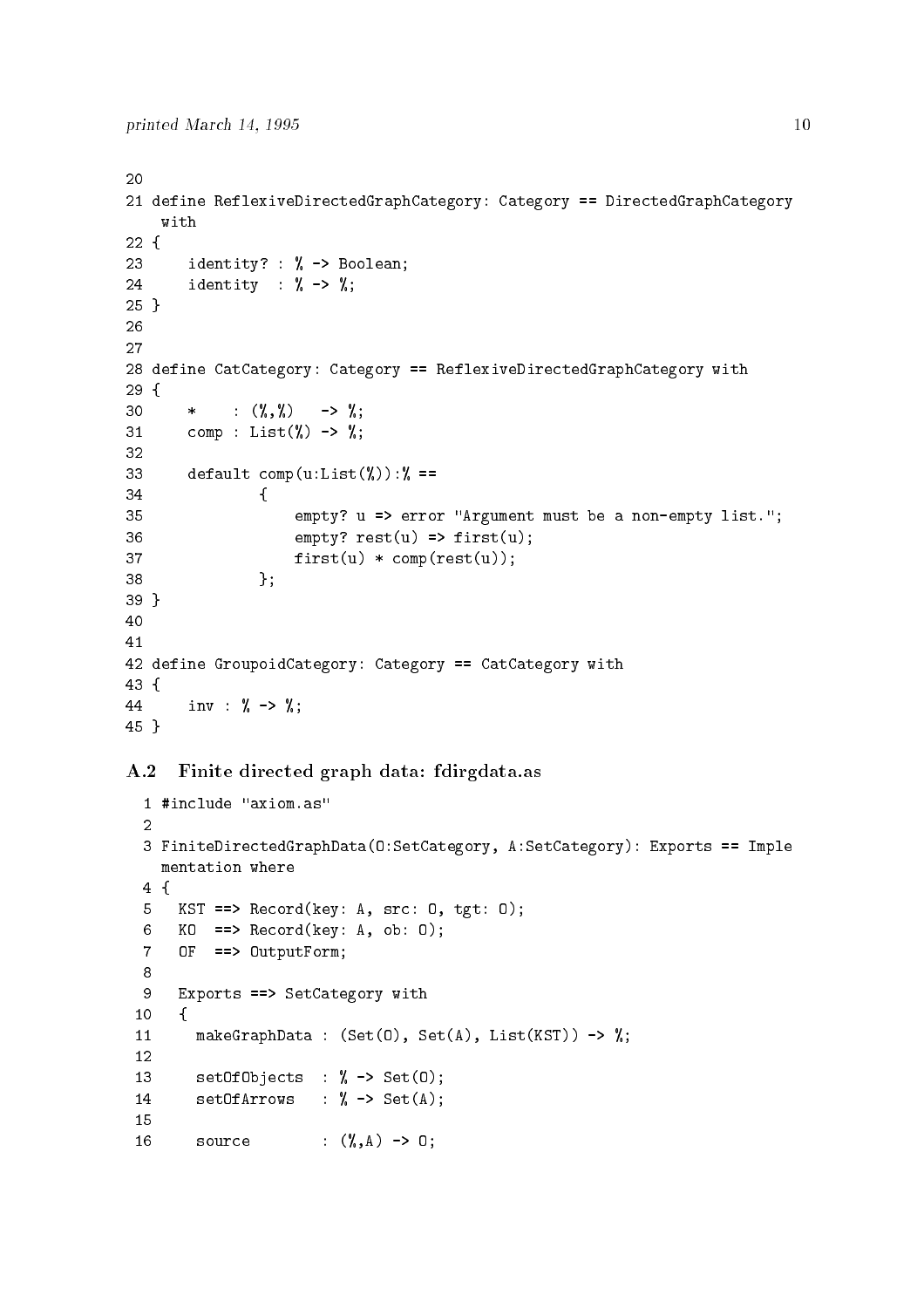```
17
        target : (\gamma, A) \rightarrow 0;
18
     ι

20 Implementation ==> add
21
     €
22
        import from Set(0);23
        import from Set(A);24 import from KST;
	 import from KO
26
        	 import from OF
27
        	 import from Character
28
        	 import from String
	 import from Boolean
30
        Rep ==> Record(ob: Set(0), arr: Set(A), src: Table(A, 0), tgt: Table
31
   (A,0);
32
33 import from Rep;
35
        ((x : \%) = (y : \%): Boolean ==
36 (rep(x).ob = rep(y).ob) and (rep(x).arr = rep(y).arr) and
37 (rep(x).src = rep(y).src) and (rep(x).tgt = rep(y).tgt);
38
39
        checkAnchorList(s: Set(0), a: Set(A), anchorList: List(KST)):() ==
        F

-
           for x in anchorList repeat
42
          \mathbf{f}	 
43
            not member?(x \cdot key, a) =>
 error Anchor list contains arrows not in the set of arrows
   \cdot45 not member?(x.src, s) \Rightarrow46 Example 12 error "Anchor list contains sources not in the set of objects
   \cdot";
47 not member?(x.tgt, s) =>
               error "Anchor list contains targets not in the set of objects
48
   \cdot " ;
49
          ጉ
50 anchorRest := anchorList;
51
          while (not empty? anchorRest) repeat
52
          \mathbf{f}	 
            firstKey := (first anchorRest).key;
53
54 for b in rest (anchorRest) repeat
the contract of the contract of the contract of the contract of the contract of the contract of the contract of
56 if firstKey = b.key then
57 Example 20 Fig. 20 Fig. 20 Fig. 20 Fig. 20 Fig. 20 Fig. 20 Fig. 20 Fig. 20 Fig. 20 Fig. 20 Fig. 20 Fig. 20 Fig. 20 Fig. 20 Fig. 20 Fig. 20 Fig. 20 Fig. 20 Fig. 20 Fig. 20 Fig. 20 Fig. 20 Fig. 20 Fig. 20 Fig. 20 Fig. 20
58 };
59 anchorRest := rest(anchorRest);
```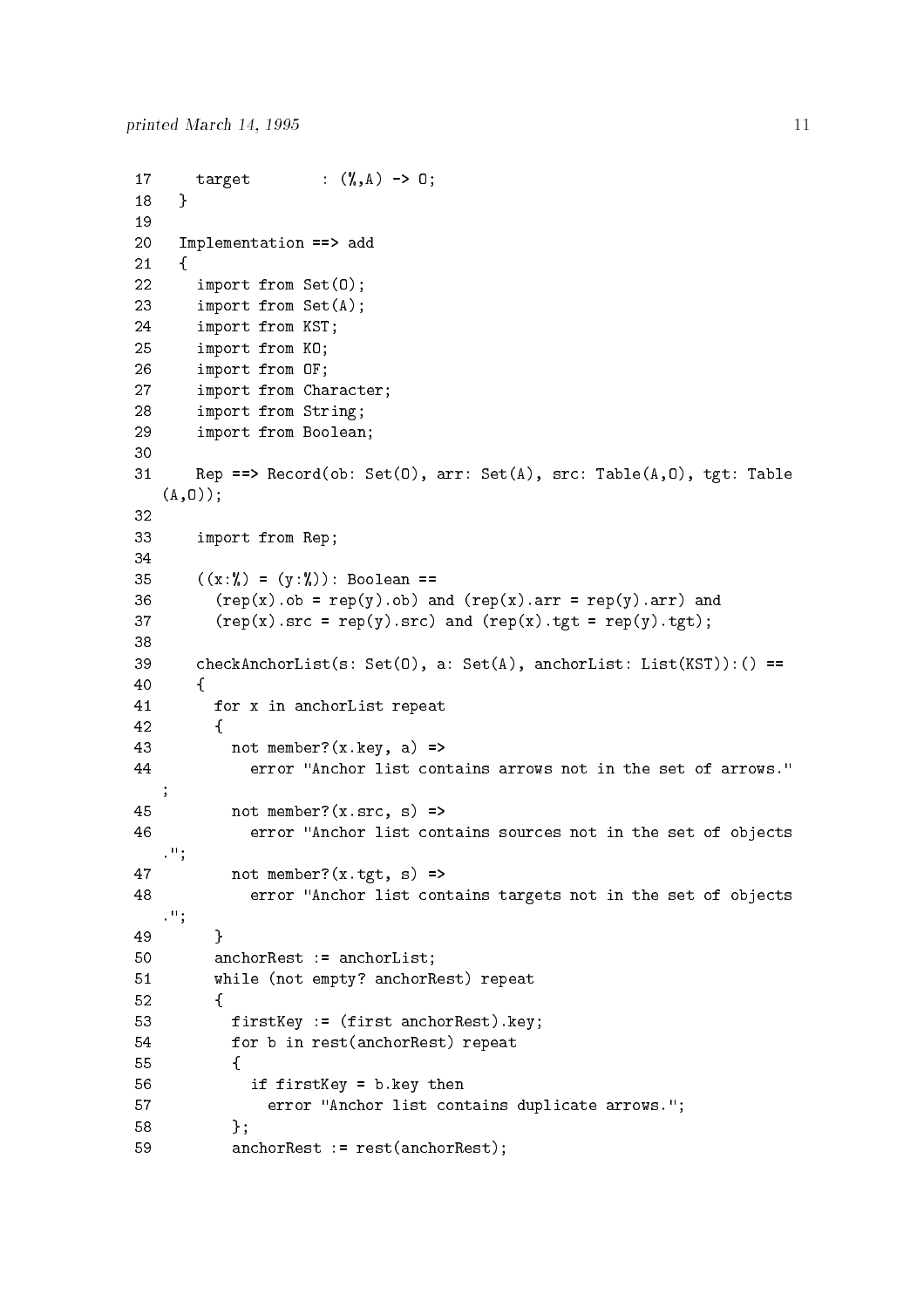```
60 }
 61
          key for your contract in an anchoral state of the second contract of the second contract of the second contract o
 62 for y in members(a) repeat
 63 {
 64 not member? (y, keyList) =>
 65
                      error "Anchor list does not contain all the arrows.";
               \mathbf{r}66
 the contract of the contract of the contract of the contract of the contract of the contract of the contract of
 67 }
 68
 69
            makeGraphData(s: Set(0), a: Set(A), anchorList: List(KST)):% ==70 
               checkAnchorList(s,a,anchorList);71srcuties in an anchoral for x in an anchoral formation of the state of the state of the state of the state of t
 \mathbf{r} for an anchor-List \mathbf{r} for \mathbf{r} and \mathbf{r} and \mathbf{r} and \mathbf{r}74
               srcTable := table(srclist)*Table(A, 0);75 \text{tgtTable} := \text{table}(\text{tgtList})\text{Table}(A,0);per som a srcTable table transformation and the second term of the state of the state of the state of the state 

 79
            setOfObjects(x: %): Set(0) == rep(x).ob;80
 81
            setOfArrows(x: %):Set(A) == rep(x).arr;82
 83
            source(x: %, a: A): 0 ==84
            F

 85 not member? (a, rep(x).arr) \Rightarrow86
                   error "Second argument is not a member of the set of arrows.";
 87
               (rep(x).src).a;ł
 the contract of the contract of the contract of the contract of the contract of the contract of the contract of
 89
 90 target(x: \frac{1}{6}, a: A): 0 ==
 91
            f.
          and the contract of the contract of the contract of the contract of the contract of the contract of the contract of
 92 not member?(a, rep(x).arr) =>
 93 error "Second argument is not a member of the set of arrows.";
 94
               (rep(x).tgt).a;95
            γ
 the contract of the contract of the contract of the contract of the contract of the contract of the contract of
 96
 97 coerceEntry(x: \%, a: A): OF ==
 98
            ſ
 the contract of the contract of the contract of the contract of the contract of the contract of the contract of
 99
               s : 0 := (rep(x).src).a;100
               t : 0 := (rep(x).tgt).a;outputList : List(0F) :=102
                   [coerce(a)$A, char(":")::0F, coerce(s)$0, char(",")::0F, coerce
 a shekarar 1980 haqida qayta tashkil ma'lumot olib tashkil qayta tashkil qayta tashkil qayta tashkil qayta ta
      (t)$0]:
103
               bracket(hconcat(outputList));ι
```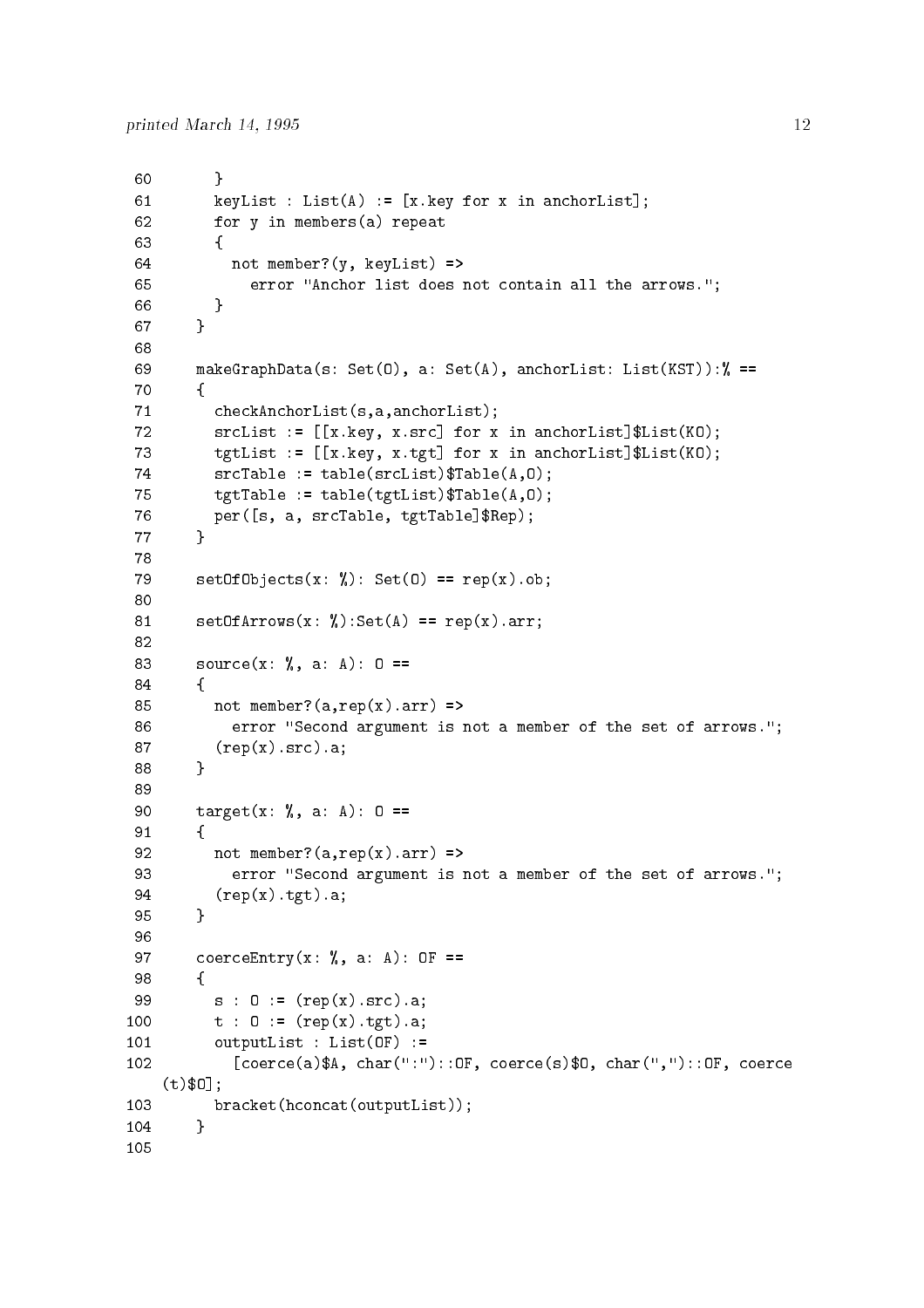--

```
106
           coerce(x: %): OF ==
107
           \mathcal{F} 
              keyList : List(A) := members(rep(x).arr)*Set(A);108
109
 item Liston and the coerce Entry and the coerce Entry and the coerce Entry and the coerce Entry and the coerce
              itemList := cons(coerce(rep(x).arr)\Set(A), itemList);
              itemList := cons(coerce(rep(x).ob)*Set(0), itemList);bracket(commaSeparate(itemList));
112
   the contract of the contract of the contract of the contract of the contract of the contract of the contract of
        \mathcal{F}
```
A.3 Finite directed graphs: fdirg.as

```
- include a second axiomas in the second contract of the second contract of the second contract of the second of the second contract of the second contract of the second contract of the second contract of the second contra
 3 #library CCATLIB "ccat.ao";
 4 #library FDIRGDATALIB "fdirgdata.ao";
 \mathbf{F}6 import from CCATLIB;
  import from FDIRGDATALIB
 8
 9
-
 FiniteDirectedGraphO SetCategory A SetCategory G FiniteDirectedGr
    aphData(0, A)): Exports == Implementation where
-
-

      0F ==> 0utputForm;
12<sub>2</sub>13
      FDG ==> FiniteDirectedGraphData(0,A);
14
15 Exports ==> DirectedGraphCategory with
16
      \mathcal{L}17
          makeObject : 0 \rightarrow \%;
18 makeArrow : A \rightarrow \gamma;
20 return 20 return 20 \n  * 0;21
          retractArrow : \% -> A;
22 \overline{)}\mathbf{r}23
24 Implementation == > add
25
      \mathcal{L}26 import from Set(0);27 import from Set(A);28 import from FDG;
29 import from Boolean;
 import from Character
          import from String
B = P = \text{Union}(\text{object:0, arrow:A)}
```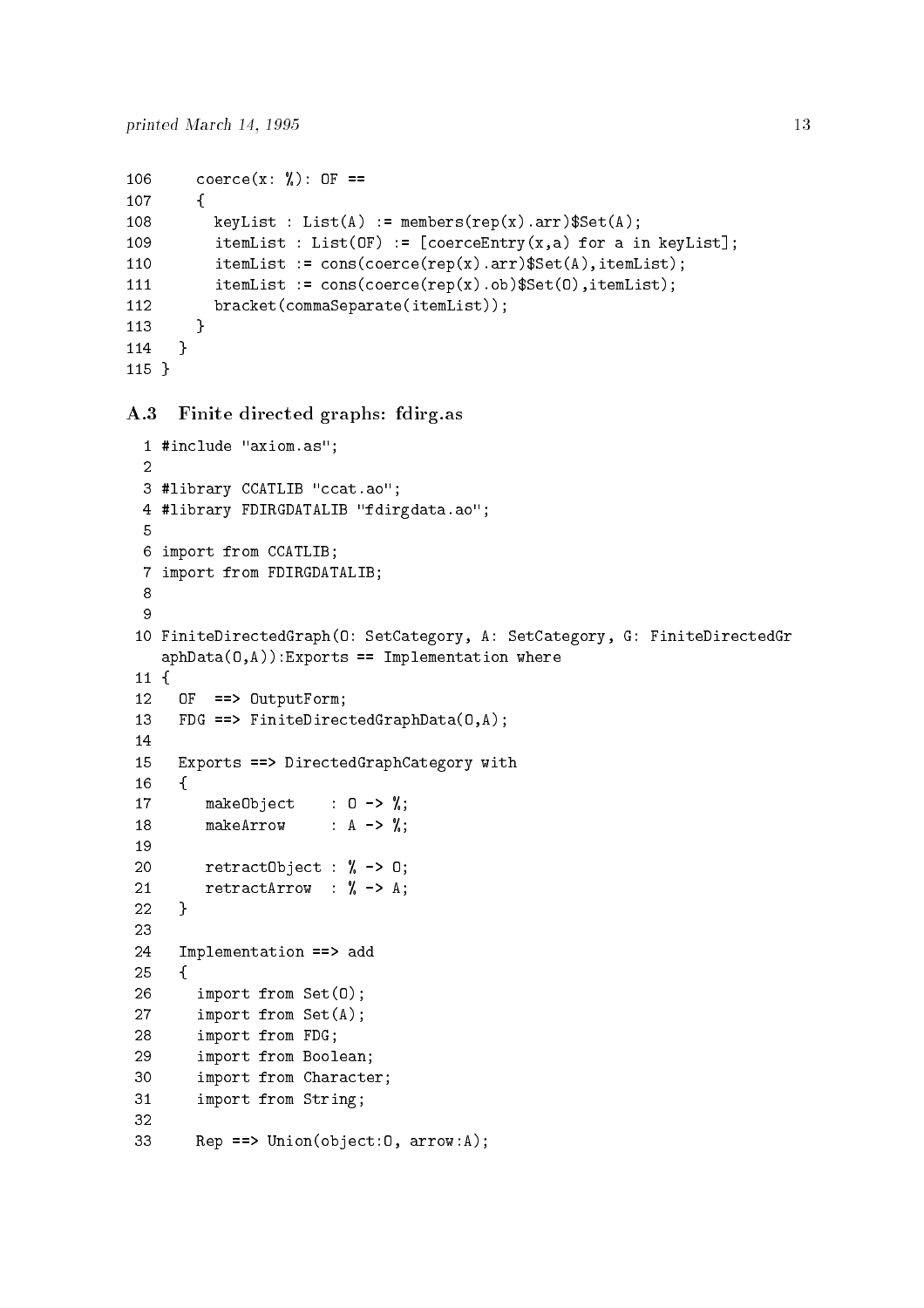```
34
35 import from Rep;
37 ((x:\%) = (y:\%): Boolean ==

39
              r = (rep(x) \text{ case object}) and rep(y) \text{ case object} =>
40
                 r = \text{rep}(x) \cdot \text{object} = \text{rep}(y) \cdot \text{object}(\text{f}(x))41
              r(\text{rep}(x)) case arrow) and (rep(y)) case arrow) =>
42 (rep(x).arrow = rep(y).arrow)*A;43
              false
44
           γ

45
46 object?(x:\mathcal{V}_0): Boolean ==
47 (rep(x) case object) and member?(rep(x).object, setOfObjects(G));
48
49 arrow? (x:\%): Boolean ==
50 (rep(x) \text{ case arrow}) and member?(rep(x) \text{ .arrow}, setOfArrows(G));52 source(x:\%):\% ==53
           ſ
and the contract of the contract of the contract of the contract of the contract of the contract of the contract of
54 (rep(x) case object) or ((rep(x) case arrow) and
55
              (not member?(rep(x).arrow, setOfArrows(G))) >
56
                 error "Argument is not in the set of arrows.";
57
source the set of the person of the set of the set of the set of the set of the set of the set of the set of t
           ł

59
60
          target(x:\%):\% ==61J.
        and the contract of the contract of the contract of the contract of the contract of the contract of the contract of
62 (rep(x) case object) or ((rep(x) case arrow) and
63 (not member?(rep(x).arrow, setOfArrows(G)))) =>
64
                 error "Argument is not in the set of arrows.";
 per
targetGrepxarrowFDGRep
           Υ
66
68
          makeObject(x:0):\text{%} ==69
           \mathcal{L}and the contract of the contract of the contract of the contract of the contract of the contract of the contract of
70
             not member?(x, set0f0bjects(G)) =>
71
                 error "Argument is not in the set of objects.";
72
result is a set of the set of the set of the set of the set of the set of the set of the set of the set of the
73
             result.object := x;74
             per(result);the contract of the contract of the contract of the contract of the contract of the contract of the contract of
76
77 makeArrow(x : A) : X =the contract of the contract of the contract of the contract of the contract of the contract of the contract of
79 not member?(x, setOfArrows(G)) =>
80 error "Argument is not in the set of arrows.";
```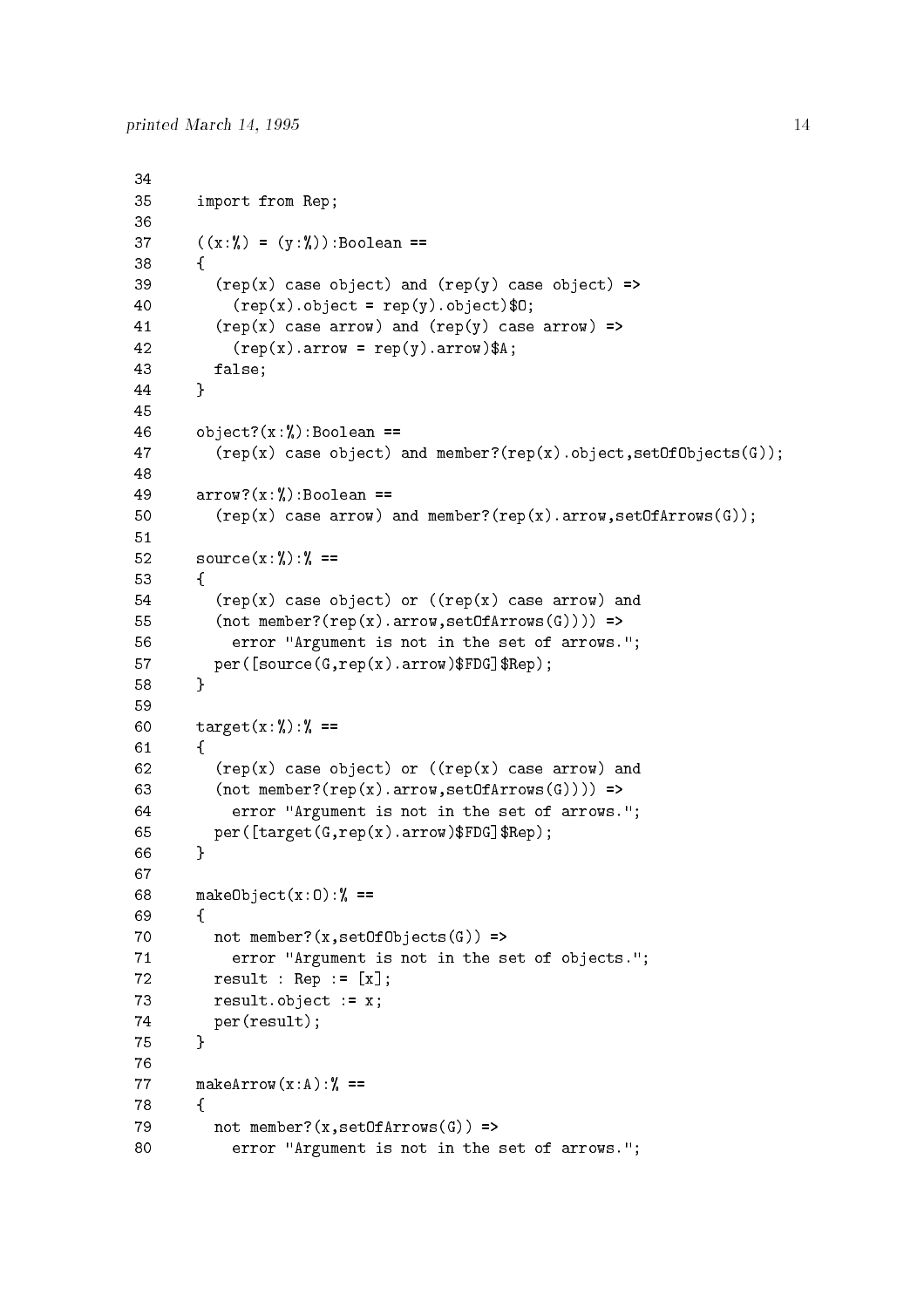```
81
           result in the second contract of the second contract of the second contract of the second contract of the second contract of the second contract of the second contract of the second contract of the second contract of the s
 82 result.arrow := x;83 per(result);
 84 }
 86 retract0bject(x;\mathcal{V}):0 ==
 87
  and the contract of the contract of the contract of the contract of the contract of the contract of the contract of
 88 rep(x) case arrow => error "Argument is not an object.";
 89 rep(x).object;90
              Υ

 91
 92
             retractArrow(x;\text{)}, A ==and the contract of the contract of the contract of the contract of the contract of the contract of the contract of
 94 rep(x) case object \Rightarrow error "Argument is not an arrow.";
 95 rep(x) . arrow;96 }
 97
 98 coerce(x:\%):0F == 
                 rep(x) case object => rep(x).object):OF;100
                 rep(x) case arrow =>
the contract of the contract of the contract of the contract of the contract of the contract of the contract o
103
                     a : A := \text{rep}(x) \text{ .} \text{arrow};104
                     s : 0 := source(G, rep(x).arrow)$FDG;
105
                     t : 0 := target(G, rep(x).arrow)$FDG;
106
                     outputList : List(OF) :=
107

                           chard of coerceach coerceach coerceach coerceaCharOF coerce and coerce a charaCharOF coerce and coerce a chara
108
                          char(","):: OF, coerce(t)$0, char("]"):: OF];
109
                     hconcat(outputList);
   the contract of the contract of the contract of the contract of the contract of the contract of the contract of
                  never
-
-

          \mathcal{F}-
-

115
```
### A Free categories freecas

```
- include a second axiomas in the second contract of the second contract of the second contract of the second of the second contract of the second contract of the second contract of the second contract of the second contra
3 #library CCATLIB "ccat.ao";
4 import from CCATLIB;
6
7 FreeCategory (G:DirectedGraphCategory): Exports == Implementation where
8 {
       NNI ==> NonNegativeInteger;
9
```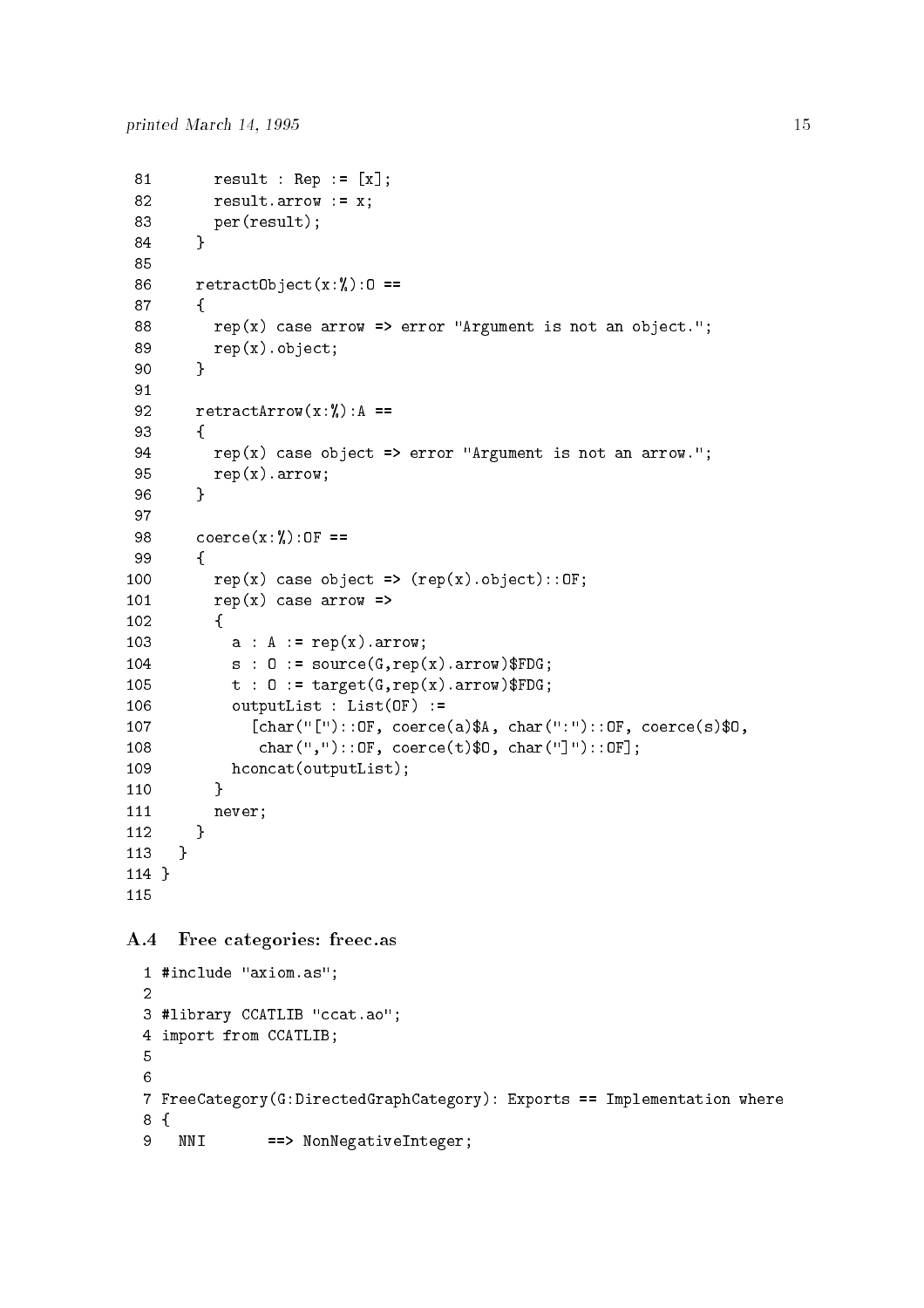```
10
     OF ==> OutputForm;
     TERM ==> Record(gen:G,exp:NNI);
12
 geraal die gebeure van die die die die gebeure was die gebeure van die gebeure van die gebeure van die gebeure
13
 NNIFAILED  Unionvalue-distribution-distribution-distribution-distribution-distribution-distribution-distributio
15
     Exports ==> Join(CatCategory, RetractableTo G) with
16
     \mathcal{L}17
       termList : \% -> List(TERM);
     \mathbf{r}18

19
20
     Implementation == add
21\mathcal{F}		 import from Boolean
23 import from NNI;
24
       	 import from Character
25 import from String;
	 import from TERM
	 import from GFAILED
28 import from NNIFAILED;
29 import from OF;
30
31
       Rep == Union(object:G, arrow:List(TERM));
32
                   -- case G: only object of the graph
33
                   -- case List TERM: only reduced "words" either given
34 The by a non-empty list of "arrows of G" (satisfying
35 120 T -- arrow?) with positive exponents or by a list of
36
length - consisting of an object of an object of \alpha37
                   - exponent 0 (in which case the identity arrow of
38 -- the category is represented).
39
 import from Rep
41
42
       ((x : %) = (y : %)):Boolean ==
       £

44
         r = (rep(x) \text{ case object}) and rep(y) \text{ case object} = (rep(x) \text{ object})rep(y).object;
45 (rep(x) case arrow) and (rep(y) case arrow) =>

47
           xx := rep(x) . arrow;48
           yy := rep(y) .arrow;49
           not (**xx = #yy) => false;
 for xterm in xx for yterm in yy repeat
51
      and the contract of the contract of the contract of the contract of the contract of the contract of the contract of
52 not (xterm.gen = yterm.gen) => return false;
53 \ldots not (xterm.exp = yterm.exp) => return false;

55 true;
```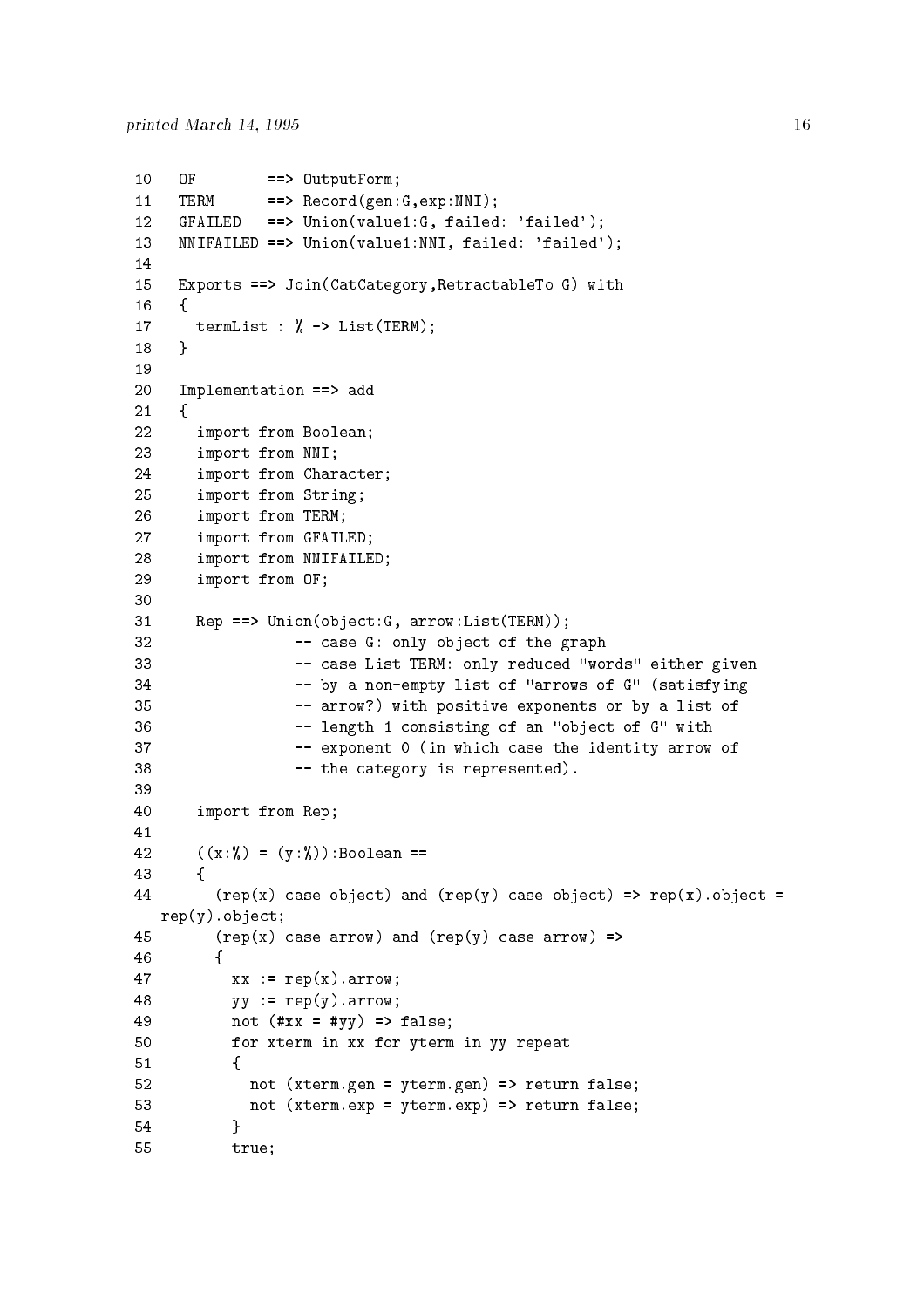```
56 }
 57 false;

 59
  coercexG 
 61and the contract of the contract of the contract of the contract of the contract of the contract of the contract of
 62
 \mathbf{R} and \mathbf{R} are performed to the contract of the contract of the contract of the contract of the contract of the contract of the contract of the contract of the contract of the contract of the contract of the co
 representation in the contract of the contract of the contract of the contract of the contract of the contract of the contract of the contract of the contract of the contract of the contract of the contract of the contract
             γ
 64
 65
 66
             retractIfCan(x;\text{%}): GFAILED ==
 67
             \mathcal{L} 
 representative and the case of the case of the case of the case of the case of the case of the case of the cas
 69 xx := rep(x) . arrow;70 empty?(xx) \Rightarrow never;-
          not empty restaurant and control of the control of the control of the control of the control of the control of
 72 term : TERM := first(xx);
 re terms term and object the second company of the contract of the contract of the contract of the contract of
 terman terms and the second term \alpha and \alpha arrow \alpha . The second term is the second term in the second term in the second term in the second term in the second term in the second term in the second term in the second
 75 never;
 76 }
 77
             termList(x;\textbf{W}):List(TERM) ==78
 79
             \mathcal{L} 
 80 rep(x) case object = > error "arrow required";
                rep(x).arrow;81
 82
             γ

 83
 84 object?(x:\mathcal{V}): Boolean == rep(x) case object;
 85
 86 arrow?(x:\mathcal{V}): Boolean == rep(x) case arrow;
 88 source(x:\%):\% ==89
             £.
 90
                rep(x) case object => error "arrow required";
 91
                xx := rep(x).arrow;objectfirst the contract of the contract of the contract of the contract of the contract of the contract of the contract of the contract of the contract of the contract of the contract of the contract of the contract of t
  per 
sourcefirstxxgenGRep
 94
             ł.

 95
 96 t = \text{target}(x : \%) : \% =97 {
 98 rep(x) case object = > error "arrow required";
 99 xx := rep(x) . arrow;100
 objectfirsta \mathcal{L} , and the contract \mathcal{L} is a periodic set of \mathcal{L} . In the contract of \mathcal{L}per var en geneemde verskilde op de geneemde gebouwen.
-- - -
```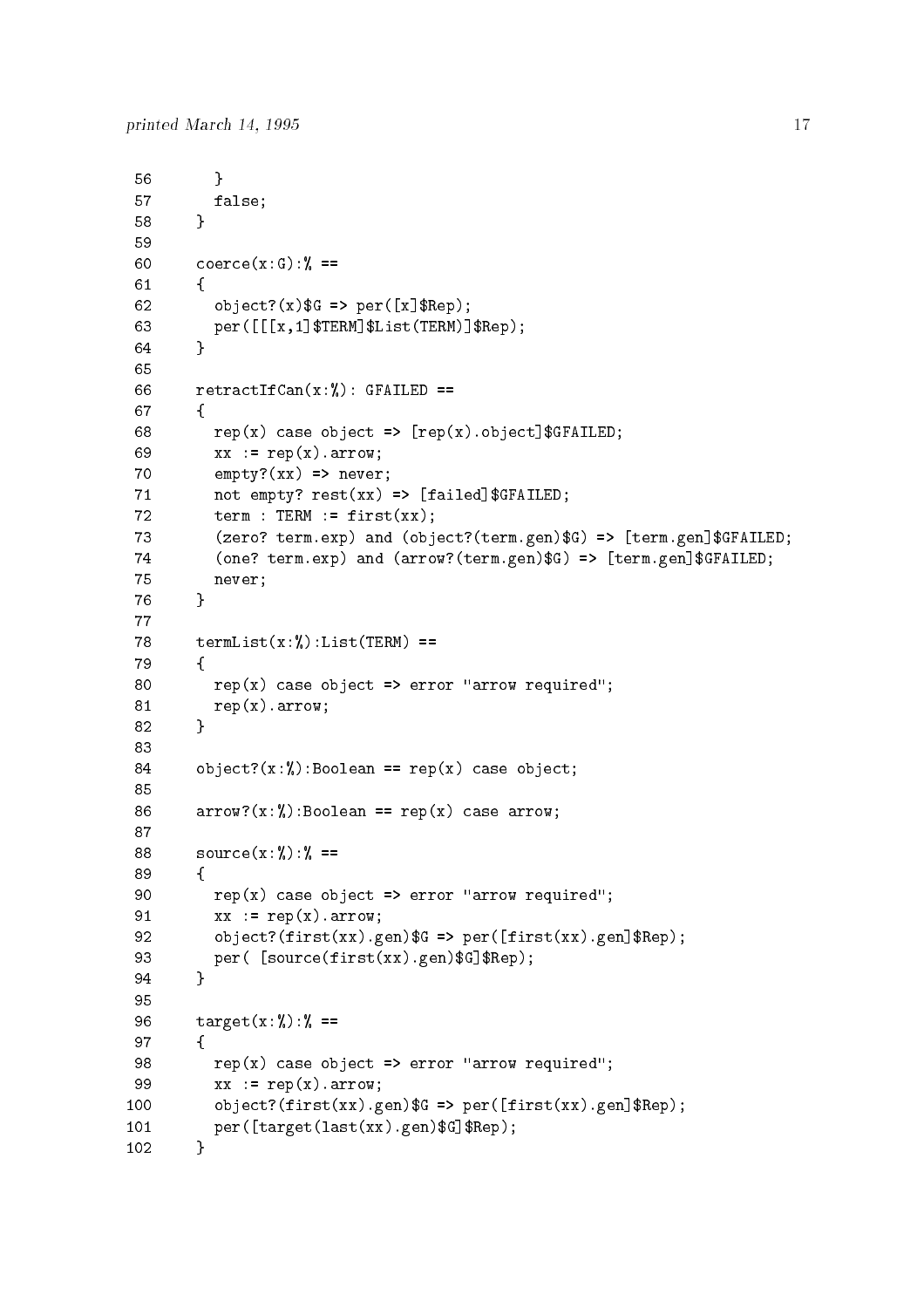```
104
             identity?(x;\text{%}):Boolean ==-

106
                rep(x) case object => error "arrow required";
107
                xx := rep(x) . arrow;108
                object?(first(xx).gen)*G;109
             ł
 the contract of the contract of the contract of the contract of the contract of the contract of the contract of
             identity(x:\%) : \% ==
112
             f.
   the contract of the contract of the contract of the contract of the contract of the contract of the contract of
113
                rep(x) case arrow => error "object required";
114
                xx := rep(x).object;
                not (object?(xx)$G) => never;
   termulated and the contract of the contract of the contract of the contract of the contract of the contract of
   term in the state of the state of the state of the state of the state of the state of the state of the state of
-
-

120 ((x:\%) * (y:\%) : \%) == -- this is where we are reducing words
            ſ.

122
                rep(x) case object => error "arrow required";
123
                rep(y) case object => error "arrow required";
124
                not composable?(x,y) \Rightarrow error "not composable";
125
                identity?(x) \Rightarrow y;126
                identity?(y) \Rightarrow x;127
                xx := rep(x) . arrow;128
                yy := rep(y) .arrow;129
                xxlast := last(xx):130
                yyfirst := first(yy);xxlast.gen =G yyfirst.gen =>
132
 and the contract of the contract of the contract of the contract of the contract of the contract of the contract of
133
 value - value- value- value- value- value- value- value- value- value- value- value- value- value- v
134
  newterm  
lastxxgenlastxxexp ! firstyyexpTERM
135
 per appendixxx de la constant de la constant de la constant de la constant de la constant de la constant de la
                \mathbf{r} 
137
 representative concerns the concerns of the concerns of the concerns of the concerns of the concerns of the concerns of the concerns of the concerns of the concerns of the concerns of the concerns of the concerns of the co
138
             Υ
 the contract of the contract of the contract of the contract of the contract of the contract of the contract of
140
             coercererm(term:TERM):0F =141
             \mathcal{L} 
142
                one? term.exp => coerce(term.gen)G;
                scripts(coerce(term.gen)$G,
143
144
                     [empty()$OF, coerce(term.exp)$NNI]$List(OF))$OF;
 a shekarar 1980 haqida qayta tashkil ma'lumot olib tashkil qayta tashkil qayta tashkil qayta tashkil qayta ta
145
 the contract of the contract of the contract of the contract of the contract of the contract of the contract of
146
147
             coerce(x;\text{)}, 0F == -- coerce to output form
             £.
-

149
                rep(x) case object => coerce(rep(x).object)$G;
```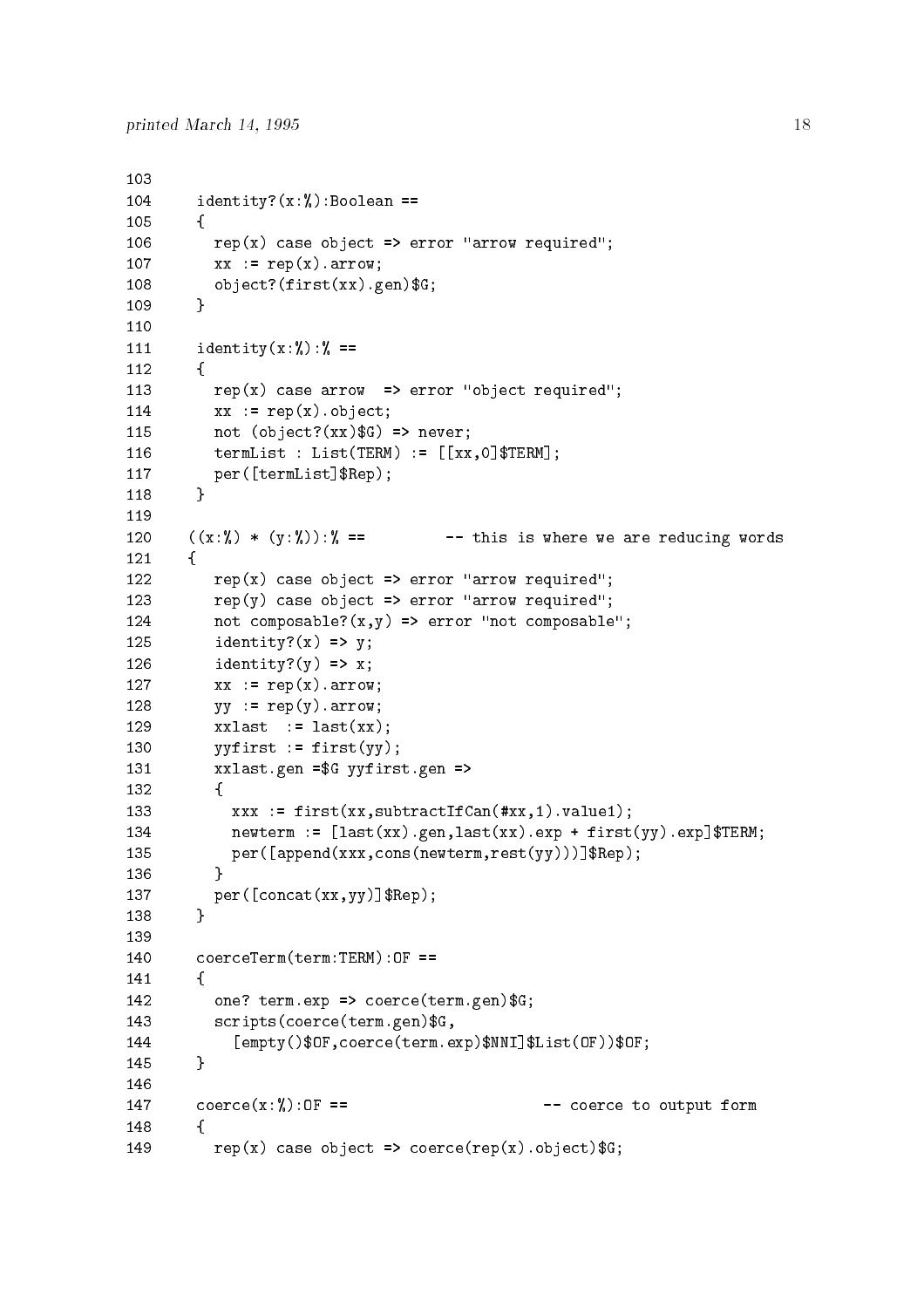```
150
           xx := rep(x) . arrow;identity?(x) =>
152
 scriptschare (Coercefirstate (Coercefirst Coercefirst Coercefirst
153
 brackethconcatethconcatethconcatethconcatethconcatethconcatethconcatethconcatethconcatethconcatethconcatethcon
-

155
      \mathbf{r}___
156 }
```
# A.5 Free groupoids: freegpd.as

```
- include a second axiomas in the second contract of the second contract of the second contract of the second o
 3 #library CCATLIB "ccat.ao";
 4 import from CCATLIB;
 \epsilon7 FreeGroupoid(G:DirectedGraphCategory): Exports == Implementation where
 8<sup>2</sup>\overline{9}NNI ==> NonNegativeInteger;
10<sup>1</sup>TNT
                    \Rightarrow Integer;
                    \Rightarrow OutputForm;
110F12<sup>2</sup>TERM ==> Record(gen:G,exp:INT);
13
 affailed failed failed failed failed failed failed failed failed failed failed failed failed failed failed fai
14
 nniferant in the second company of the second company of \mathcal{C}15
      Exports ==> Join(GroupoidCategory, RetractableTo G) with
1617
      \mathcal{F}and the contract of the contract of the contract of the contract of the contract of the contract of the contract of the contract of the contract of the contract of the contract of the contract of the contract of the contra
18
        termList : \% -> List(TERM);

20
21
      Implementation ==> add

23 import from Boolean;
24
         	 import from NNI
25 import from INT;
	 import from Character
27
         	 import from String
	 import from TERM
	 import from GFAILED
 import from NNIFAILED
          import from OF
31
32
Rep == Union(object:G, arrow:List(TERM));
34 -- case G: only object of the graph
35 The Case List TERM: only reduced "words" either given
36 The by a non-empty list of "arrows of G" (satisfying
37 arrow -- arrow?) with non-zero exponents or by a list of
```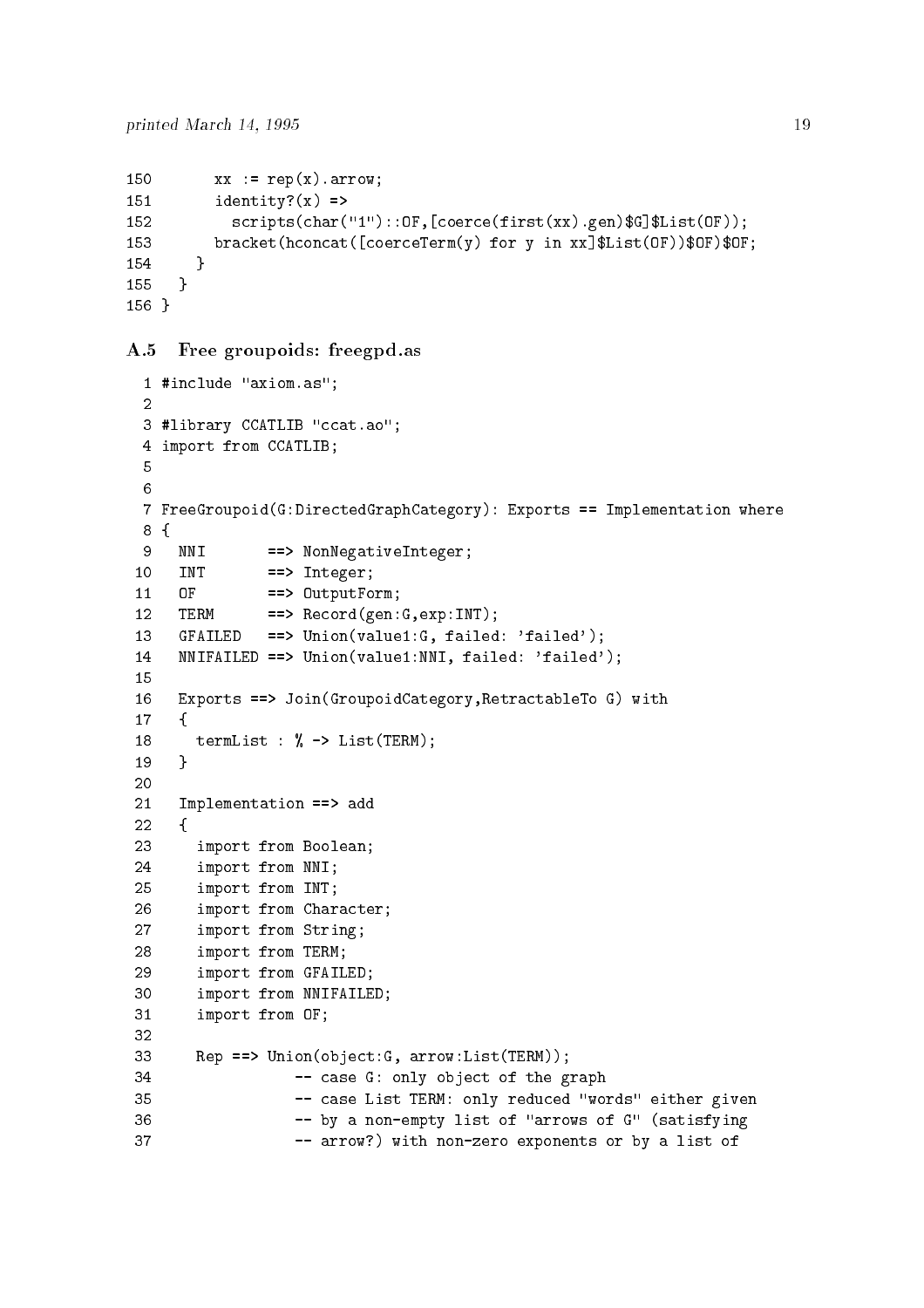```
length \mathbf{M}39 Exponent 0 (in which case the identity arrow of
40 -- the category is represented).
-
	 import from Rep
43
44
          ((x : \%) = (y : \%): Boolean ==
45
          \mathcal{L}and the contract of the contract of the contract of the contract of the contract of the contract of the contract of
46 (rep(x) case object) and (rep(y) case object) => rep(x). object =
    rep(y).object;
47
             r(\text{rep}(x)) case arrow) and (rep(y)) case arrow) =>
48
             \mathcal{L} 
49 xx := rep(x) . arrow;50 yy := rep(y) . arrow;51
                not (\#xx = #yy) \Rightarrow false;	 for xterm in xx for yterm in yy repeat
53 \qquad \qquad \{54 not (xterm.gen = yterm.gen) => return false;
55 mot (xterm.exp = yterm.exp) => return false;
56
                \mathcal{F}the contract of the contract of the contract of the contract of the contract of the contract of the contract of
57 true;
the contract of the contract of the contract of the contract of the contract of the contract of the contract of
59
              false
60
          \mathbf{r} 
61
62 coerce(x:G): % =63
          \mathcal{L} 
64
 objectxG  per
xRep
representation in the contract of the contract of the contract of the contract of the contract of the contract of the contract of the contract of the contract of the contract of the contract of the contract of the contract
the contract of the contract of the contract of the contract of the contract of the contract of the contract of
68 retractIfCan(x;\mathcal{V}_s): GFAILED ==
69
represented the contract of the contract of the contract of the contract of the contract of the contract of the
71xx := rep(x).arrow;72
             empty?(xx) => never;
not empty restrict that the contribution \mathbf{f} and \mathbf{f} are contribution of \mathbf{f}74 term : TERM := first(xx);
75
t and objective and objective t and objective t and object the contribution of t76
terman terms and the second term \alpha and \alpha is the second term of \alpha77 never
the contract of the contract of the contract of the contract of the contract of the contract of the contract of
79
80 termList(x;\lambda):List(TERM) ==
81

82 rep(x) case object \Rightarrow error "arrow required";
83 rep(x) . arrow;
```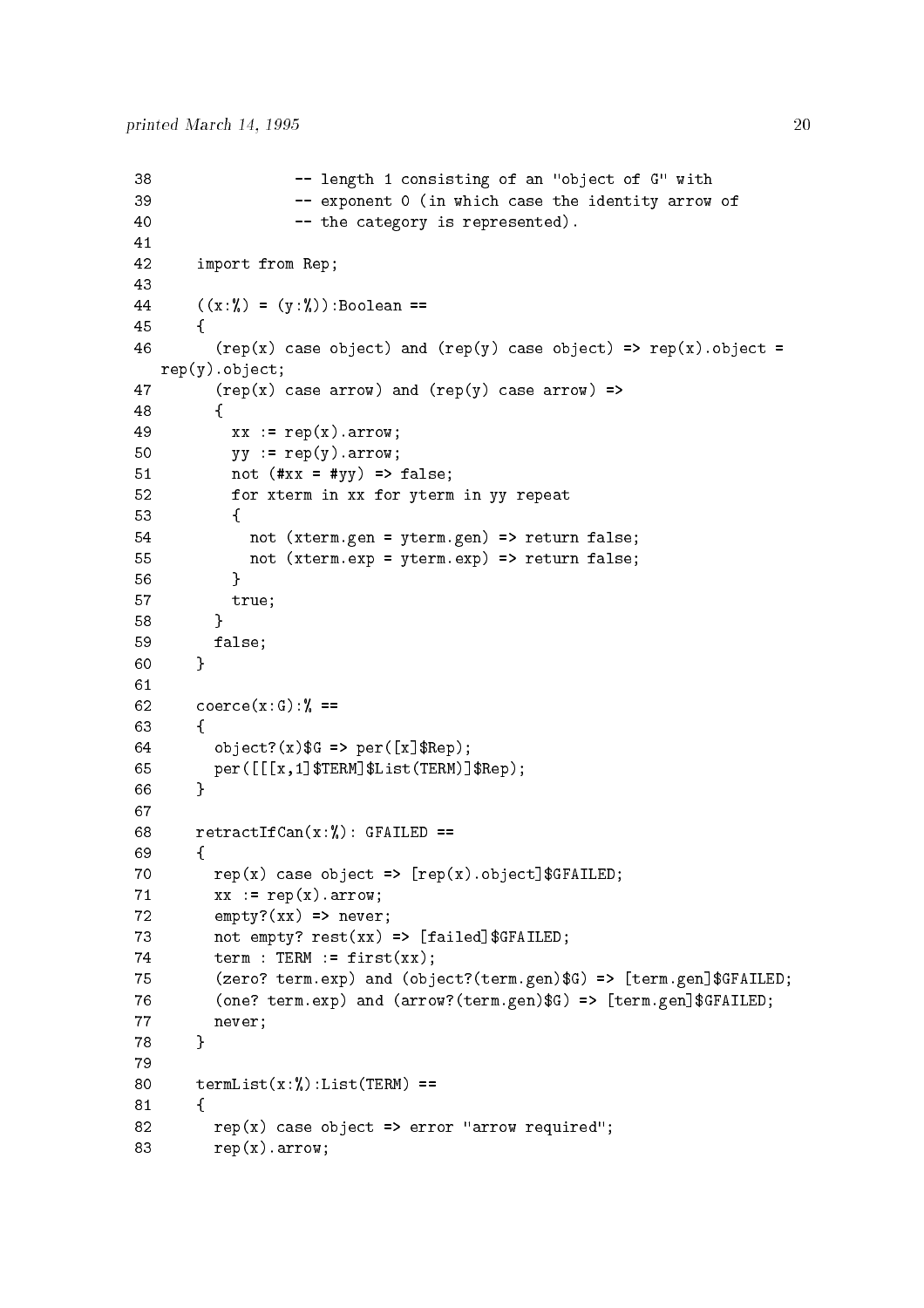```
the contract of the contract of the contract of the contract of the contract of the contract of the contract of
 86 object?(x:\mathcal{V}): Boolean == rep(x) case object;
 87
 88 arrow?(x:\mathcal{K}): Boolean == rep(x) case arrow;
 89
 90
             source(x:\%):\% ==91
             \left\{ \right. 
 92 rep(x) case object \Rightarrow error "arrow required";
 93
                xx := rep(x) . arrow;94
 objective and the set of the set of the set of the set of the set of the set of the set of the set of the set o
                xxx := first(xx);95
 positive xxxexp  per and the contract the contract of the contract of the contract of the contract of the contract of the contract of the contract of the contract of the contract of the contract of the contract of the cont
 targetxx is a start of the start of the start of the start of the start of the start of the start of the start of the start of the start of the start of the start of the start of the start of the start of the start of the 
 98
             γ

 99
100
             target(x:\%):\% ==\mathcal{L}and the contract of the contract of the contract of the contract of the contract of the contract of the contract of
102
                rep(x) case object => error "arrow required";
103
                xx := rep(x) . arrow;104
 objective and the set of the set of the set of the set of the set of the set of the set of the set of the set o
105
                xxx := last(xx);106
 positive xxxexp per targetxxx and the set of the set of the set of the set of the set of the set of the set of
107
  per
sourcexxxgenGRep
             λ
-

110
             identity?(x;\textbf{W}):Boolean ==111\mathcal{L}and the contract of the contract of the contract of the contract of the contract of the contract of the contract of
                rep(x) case object => error "arrow required";
                xx := rep(x) . arrow;object?(first(xx).gen)*G; 
             identity(x;\mathcal{V}): ==
118
             \mathcal{L}the contract of the contract of the contract of the contract of the contract of the contract of the contract of
119
                rep(x) case arrow => error "object required";
120
                xx := rep(x).object;
                not (object?(xx)$G) => never;
122
 terms of the contract L and L and L and L and L and L and L and L123
 terman terms in the personal personal personal personal personal personal personal personal personal personal p
124
             ł.
 ___
126
             composedlists(xx:List(TERM), yy:List(TERM)):List(TERM) ==127
             	   xx and yy are not empty
128
                xxlast := last(xx);129
                yyfirst := first(yy);130
                not (xxlast.get = $G yyfirst.get) => concat(xx,yy);
```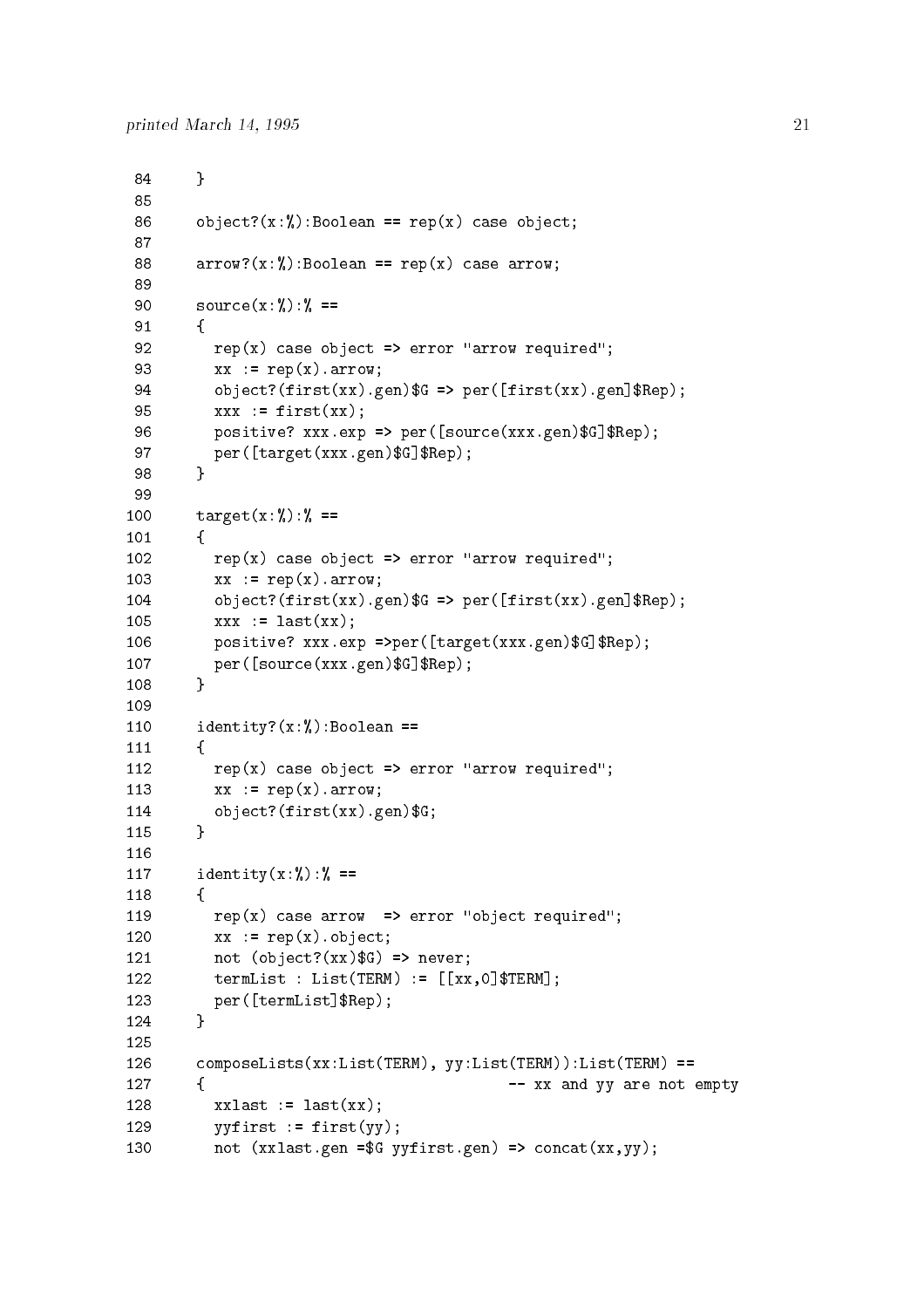```
newExp := xxlast.exp + yyfirst.exp;132
                zero? newExp =-

134
 \mathcal{N} = \mathcal{N} = \mathcal{N} = \mathcal{N} = \mathcal{N} = \mathcal{N} = \mathcal{N} = \mathcal{N} = \mathcal{N} = \mathcal{N} = \mathcal{N} = \mathcal{N} = \mathcal{N} = \mathcal{N} = \mathcal{N} = \mathcal{N} = \mathcal{N} = \mathcal{N} = \mathcal{N} = \mathcal{N} = \mathcal{N} = \mathcal{N} = \mathcal{N} = \mathcal{N} = \mathcal{N} = \mathcal{N} = \mathcal{N} = \mathcal{N} = \mathcal{N} = \mathcal{N} = \mathcal{N} = \mathcal135
                    yyy := \text{rest}(yy);
136
                    empty? xxx => yyy;137
                    empty? yyy \Rightarrow xxx;
138
                    composeLists(xxx,yyy);
139

140
 \mathcal{N} first subtractIfCanx subtractIfCanx subtractIfCanx subtractIfCanx subtractIfCanx subtractIfCanx
141
          newth in the contract of the contract of the contract of the contract of the contract of the contract of the c
142
                append(xxx, cons(newterm,rest(yy)));
143
 the contract of the contract of the contract of the contract of the contract of the contract of the contract of
144
145
             ((x : \%) * (y : \%) : \mathcal{U} == -- this is where we are reducing words
-

147
                rep(x) case object => error "arrow required";
148 rep(y) case object => error "arrow required";
149
                not composable?(x, y) => error "not composable";
150
                identity?(x) \Rightarrow y;identity?(y) \Rightarrow x;152
                xx := rep(x) . arrow;153
                yy := rep(y) . arrow;154
                newList := composelists(xx, yy);155
                empty? newList => identity(source(x));
156
 new List Report of the Contract of the Contract of the Contract of the Contract of the Contract of the Contract of
157
             γ

158
             inv(x;\lambda) : \lambda ==159
160
             \mathcal{L}and the contract of the contract of the contract of the contract of the contract of the contract of the contract of
                rep(x) case object => error "arrow required";
162
                xx := rep(x) . arrow;163
                result := empty() $List(TERM) ;164
                 for term in xx repeat
165
                 \mathcal{L}the contract of the contract of the contract of the contract of the contract of the contract of the contract of
166
 result in the construction of the construction of the construction of the construction of the construction of t
                 ,
-

168
  per
resultRep
169
             ł.

170coercererm(term:TERM):OF =171
172
 and the contract of the contract of the contract of the contract of the contract of the contract of the contract of
173
                one? term.exp => coerce(term.gen)G;
174
                 scripts(coerce(term.gen)G,[empty()$OF, coerce(term.exp)$INT]$List(OF))$OF;
-
```